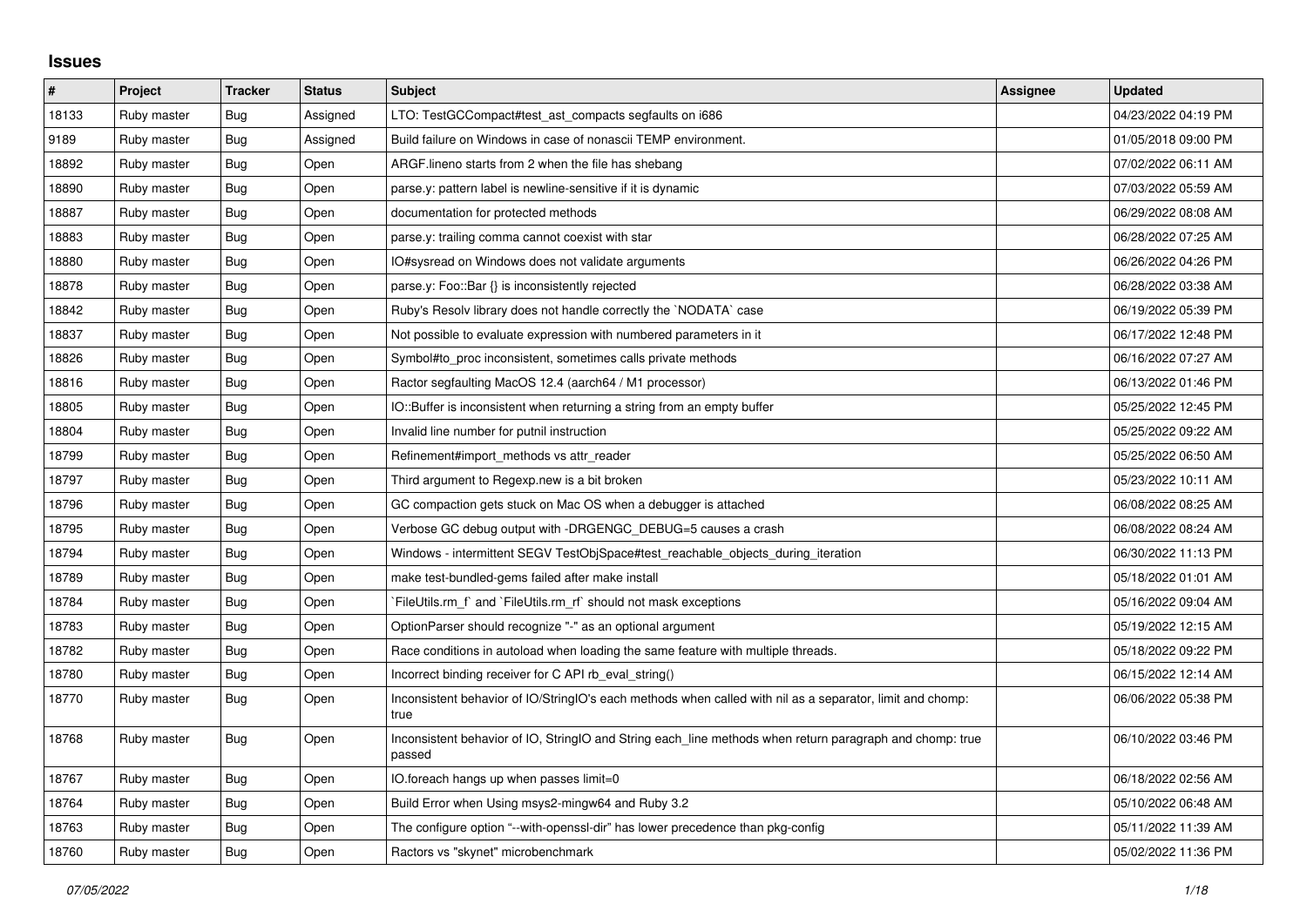| $\pmb{\#}$ | Project     | <b>Tracker</b> | <b>Status</b> | <b>Subject</b>                                                                                              | <b>Assignee</b> | <b>Updated</b>      |
|------------|-------------|----------------|---------------|-------------------------------------------------------------------------------------------------------------|-----------------|---------------------|
| 18759      | Ruby master | <b>Bug</b>     | Open          | snapshot-ruby_2_7: test failure on macos-12                                                                 |                 | 04/28/2022 12:18 AM |
| 18758      | Ruby master | <b>Bug</b>     | Open          | Ruby fails to build on M1 Mac when x86 Homebrew is installed                                                |                 | 04/28/2022 03:19 PM |
| 18751      | Ruby master | <b>Bug</b>     | Open          | Regression on master for Method#== when comparing public with private method                                |                 | 05/18/2022 01:27 AM |
| 18743      | Ruby master | <b>Bug</b>     | Open          | Enumerator#next / peek re-use each others stacktraces                                                       |                 | 04/19/2022 02:42 PM |
| 18740      | Ruby master | Bug            | Open          | Use of rightward assignment changes line number needed for line-targeted TracePoint                         |                 | 04/27/2022 09:56 AM |
| 18738      | Ruby master | <b>Bug</b>     | Open          | IRB can't recognize heredoc after words                                                                     |                 | 04/18/2022 12:00 AM |
| 18737      | Ruby master | <b>Bug</b>     | Open          | Windows 'require' is case independent                                                                       |                 | 04/22/2022 06:18 PM |
| 18733      | Ruby master | <b>Bug</b>     | Open          | Ruby GC problems cause performance issue with Ractor                                                        |                 | 04/15/2022 09:13 AM |
| 18731      | Ruby master | <b>Bug</b>     | Open          | Parallel test-all sometimes does not run at all some tests                                                  |                 | 04/23/2022 12:58 PM |
| 18686      | Ruby master | Bug            | Open          | Regexp supporting unexpected age properties in Ruby < 3.2                                                   |                 | 04/08/2022 06:52 PM |
| 18678      | Ruby master | <b>Bug</b>     | Open          | Crash on Mac - vm_call0_cfunc_with_frame                                                                    |                 | 05/26/2022 05:40 PM |
| 18674      | Ruby master | Bug            | Open          | Build failure `make up` with WSL2                                                                           |                 | 04/01/2022 08:51 AM |
| 18661      | Ruby master | <b>Bug</b>     | Open          | Net::HTTP behavior changed between 2.6 and 3.1 on windows.                                                  |                 | 03/25/2022 01:57 PM |
| 18657      | Ruby master | Bug            | Open          | IRB raises exception when stdout is a pipe                                                                  |                 | 06/08/2022 03:34 PM |
| 18622      | Ruby master | Bug            | Open          | const_get still looks in Object, while lexical constant lookup no longer does                               |                 | 04/22/2022 11:26 AM |
| 18616      | Ruby master | <b>Bug</b>     | Open          | Error with clang(1) on MacOS due to _declspec()                                                             |                 | 03/09/2022 10:50 AM |
| 18608      | Ruby master | <b>Bug</b>     | Open          | require': cannot load such file -- ripper (LoadError) after `make distclean`                                |                 | 05/27/2022 04:10 AM |
| 18605      | Ruby master | <b>Bug</b>     | Open          | Fails to run on (newer) 32bit Windows with ucrt                                                             |                 | 04/01/2022 07:52 AM |
| 18580      | Ruby master | <b>Bug</b>     | Open          | Range#include? inconsistency for beginless String ranges                                                    |                 | 03/09/2022 10:22 PM |
| 18518      | Ruby master | <b>Bug</b>     | Open          | NoMemoryError + [FATAL] failed to allocate memory for twice 1 << large                                      |                 | 01/28/2022 01:40 PM |
| 18510      | Ruby master | <b>Bug</b>     | Open          | Unexpected waiting for console when starting ruby on windows                                                |                 | 01/23/2022 02:53 PM |
| 18507      | Ruby master | <b>Bug</b>     | Open          | Incorrect target_os detection in configure script                                                           |                 | 01/25/2022 08:57 AM |
| 18506      | Ruby master | Bug            | Open          | make and make install rebuild items every time unnecessarily - sometimes causing races in parallel installs |                 | 01/21/2022 01:46 PM |
| 18492      | Ruby master | <b>Bug</b>     | Open          | rb_rescue2` inside `rb_protect` segfaults on Windows                                                        |                 | 01/14/2022 03:17 PM |
| 18476      | Ruby master | <b>Bug</b>     | Open          | Call to require stuck forever after receiving EAGAIN on writev when running with zeus                       |                 | 02/28/2022 02:55 PM |
| 18473      | Ruby master | <b>Bug</b>     | Open          | Raw data in Socket::Option#inspect on Amazon Linux 2                                                        |                 | 01/11/2022 02:13 PM |
| 18472      | Ruby master | <b>Bug</b>     | Open          | rb_w32_map_errno is not found on Ruby-3.1.0                                                                 |                 | 01/13/2022 09:59 AM |
| 18457      | Ruby master | Bug            | Open          | ruby 2.7.5 fiddle/types.rb use uint32_t but fiddle/cparser.rb lacks uint32_t                                |                 | 01/03/2022 01:00 PM |
| 18456      | Ruby master | <b>Bug</b>     | Open          | rdoc non-determinism: module includes can be added once or twice to generated .ri                           |                 | 01/01/2022 11:16 PM |
| 18455      | Ruby master | Bug            | Open          | IO#close` has poor performance and difficult to understand semantics.                                       |                 | 04/04/2022 02:02 AM |
| 18454      | Ruby master | <b>Bug</b>     | Open          | YJIT slowing down key Discourse benchmarks                                                                  |                 | 01/04/2022 08:45 AM |
| 18444      | Ruby master | <b>Bug</b>     | Open          | Trapped TSTP causes a locking deadlock in 3.0.3 onward                                                      |                 | 05/26/2022 10:29 PM |
| 18435      | Ruby master | <b>Bug</b>     | Open          | Calling `protected` on ancestor method changes result of `instance_methods(false)`                          |                 | 06/09/2022 10:23 AM |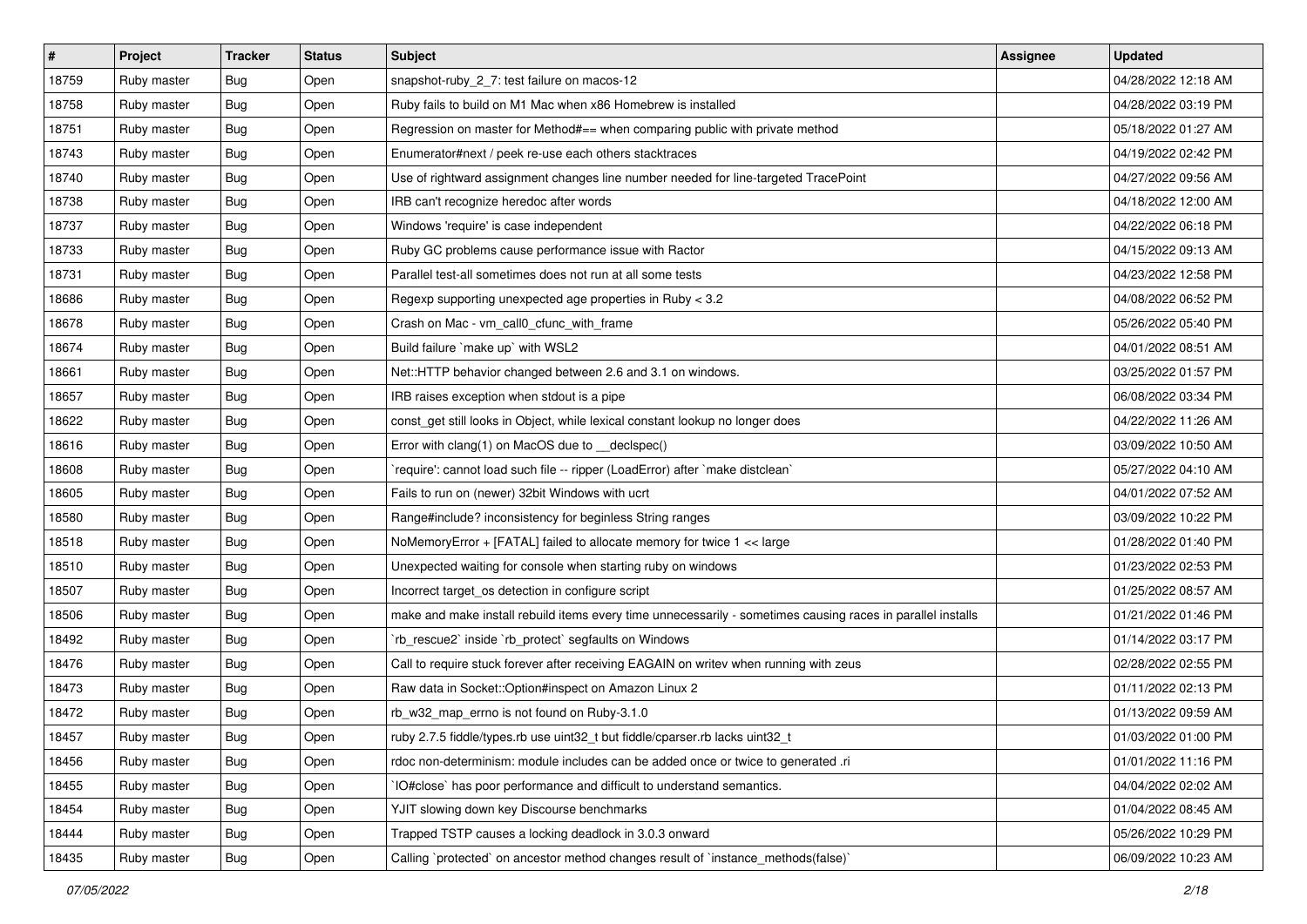| #     | Project     | <b>Tracker</b> | <b>Status</b> | <b>Subject</b>                                                                                                          | <b>Assignee</b> | <b>Updated</b>      |
|-------|-------------|----------------|---------------|-------------------------------------------------------------------------------------------------------------------------|-----------------|---------------------|
| 18429 | Ruby master | Bug            | Open          | Configure ruby-3.0.3 on Solaris 10 Unknown keyword 'URL' in './ruby.tmp.pc'                                             |                 | 01/18/2022 09:15 PM |
| 18413 | Ruby master | <b>Bug</b>     | Open          | Segfault in `ripper/lexer.rb`                                                                                           |                 | 12/17/2021 04:49 PM |
| 18412 | Ruby master | <b>Bug</b>     | Open          | Segfault in test ractor.rb                                                                                              |                 | 12/17/2021 04:23 AM |
| 18396 | Ruby master | Bug            | Open          | An unexpected "hash value omission" syntax error when without parentheses call expr follows                             |                 | 03/29/2022 09:58 PM |
| 18393 | Ruby master | Bug            | Open          | TestReadline#test_interrupt_in_other_thread fails on armv7hl                                                            |                 | 12/07/2021 02:03 PM |
| 18380 | Ruby master | <b>Bug</b>     | Open          | TestAddressResolve#test_socket_getnameinfo_domain_blocking test failures                                                |                 | 12/21/2021 04:22 PM |
| 18379 | Ruby master | <b>Bug</b>     | Open          | [CI] Windows mingw/ucrt - test-all timeout failures                                                                     |                 | 12/02/2021 02:23 AM |
| 18359 | Ruby master | <b>Bug</b>     | Open          | [Windows MinGW] warning Please include winsock2.h before windows.h                                                      |                 | 11/23/2021 05:07 PM |
| 18338 | Ruby master | Bug            | Open          | Encoding.default_external = Encoding::UTF_16BE may add a wrongly-encoded string to<br>\$LOADED_FEATURES                 |                 | 11/15/2021 07:32 AM |
| 18286 | Ruby master | Bug            | Open          | Universal arm64/x86_84 binary built on an x86_64 machine segfaults/is killed on arm64                                   |                 | 05/26/2022 09:45 PM |
| 18281 | Ruby master | <b>Bug</b>     | Open          | Ruby 3.1.0: gem uninstall -alx fails to uninstall debug                                                                 |                 | 06/16/2022 01:08 AM |
| 18269 | Ruby master | <b>Bug</b>     | Open          | trace_opt_not and trace_opt_regexpmatch2 insns are indistinguishable                                                    |                 | 11/12/2021 07:44 AM |
| 18257 | Ruby master | <b>Bug</b>     | Open          | rb_mRubyVMFrozenCore is broken by GC run                                                                                |                 | 02/10/2022 12:36 PM |
| 18255 | Ruby master | <b>Bug</b>     | Open          | ioctl zeroes the last buffer byte                                                                                       |                 | 10/25/2021 08:13 AM |
| 18247 | Ruby master | <b>Bug</b>     | Open          | weird results for `Array#slice` or `Array#[]` with argument of type `Enumerator::ArithmeticSequence`                    |                 | 03/30/2022 11:05 PM |
| 18186 | Ruby master | <b>Bug</b>     | Open          | SEGV with system command - MinGW?                                                                                       |                 | 09/22/2021 03:20 PM |
| 18152 | Ruby master | Bug            | Open          | Fix theoretical bug with signals + qsort                                                                                |                 | 09/08/2021 03:38 PM |
| 18144 | Ruby master | <b>Bug</b>     | Open          | Timeout not working while regular expression match is running                                                           |                 | 09/02/2021 07:08 AM |
| 18132 | Ruby master | <b>Bug</b>     | Open          | TODO: fix ccan/list thread safety                                                                                       |                 | 01/02/2022 08:22 AM |
| 18131 | Ruby master | <b>Bug</b>     | Open          | addr2line.c: Some inlined functions mistakenly shown                                                                    |                 | 08/24/2021 07:59 PM |
| 18129 | Ruby master | <b>Bug</b>     | Open          | Ractor-incompatible global variables can be accessed through alias                                                      |                 | 08/23/2021 10:08 PM |
| 18080 | Ruby master | <b>Bug</b>     | Open          | Syntax error on one-line pattern matching                                                                               |                 | 08/18/2021 12:38 AM |
| 18073 | Ruby master | <b>Bug</b>     | Open          | test/ruby/test_jit.rb: "error: invalid use of '_builtin_va_arg_pack ()" on Ruby 2.7.4 on gcc 4.8.5                      |                 | 12/03/2021 03:04 PM |
| 18061 | Ruby master | <b>Bug</b>     | Open          | Execshield test: libruby.so.N.N.N: FAIL: property-note test because no .note.gnu.property section found                 |                 | 06/22/2022 07:58 AM |
| 18013 | Ruby master | <b>Bug</b>     | Open          | Unexpected results when mxiing negated character classes and case-folding                                               |                 | 06/29/2021 12:05 PM |
| 18012 | Ruby master | Bug            | Open          | Case-insensitive character classes can only match multiple code points when top-level character class is not<br>negated |                 | 06/29/2021 08:35 AM |
| 18010 | Ruby master | <b>Bug</b>     | Open          | Character class with single character gets case-folded with following string                                            |                 | 06/28/2021 09:30 AM |
| 18009 | Ruby master | Bug            | Open          | Regexps \w and \W with /i option and /u option produce inconsistent results under nested negation and<br>intersection   |                 | 06/28/2021 09:09 AM |
| 17999 | Ruby master | <b>Bug</b>     | Open          | TestMethod#test_zsuper intermittent timeout error on raspbian10-aarch64 CI                                              |                 | 06/18/2021 01:33 AM |
| 17990 | Ruby master | <b>Bug</b>     | Open          | Inconsistent behavior of Regexp quantifiers over characters with complex case foldings                                  |                 | 06/15/2021 11:59 AM |
| 17989 | Ruby master | Bug            | Open          | Case insensitive Regexps do not handle characters with overlapping case foldings                                        |                 | 06/15/2021 11:43 AM |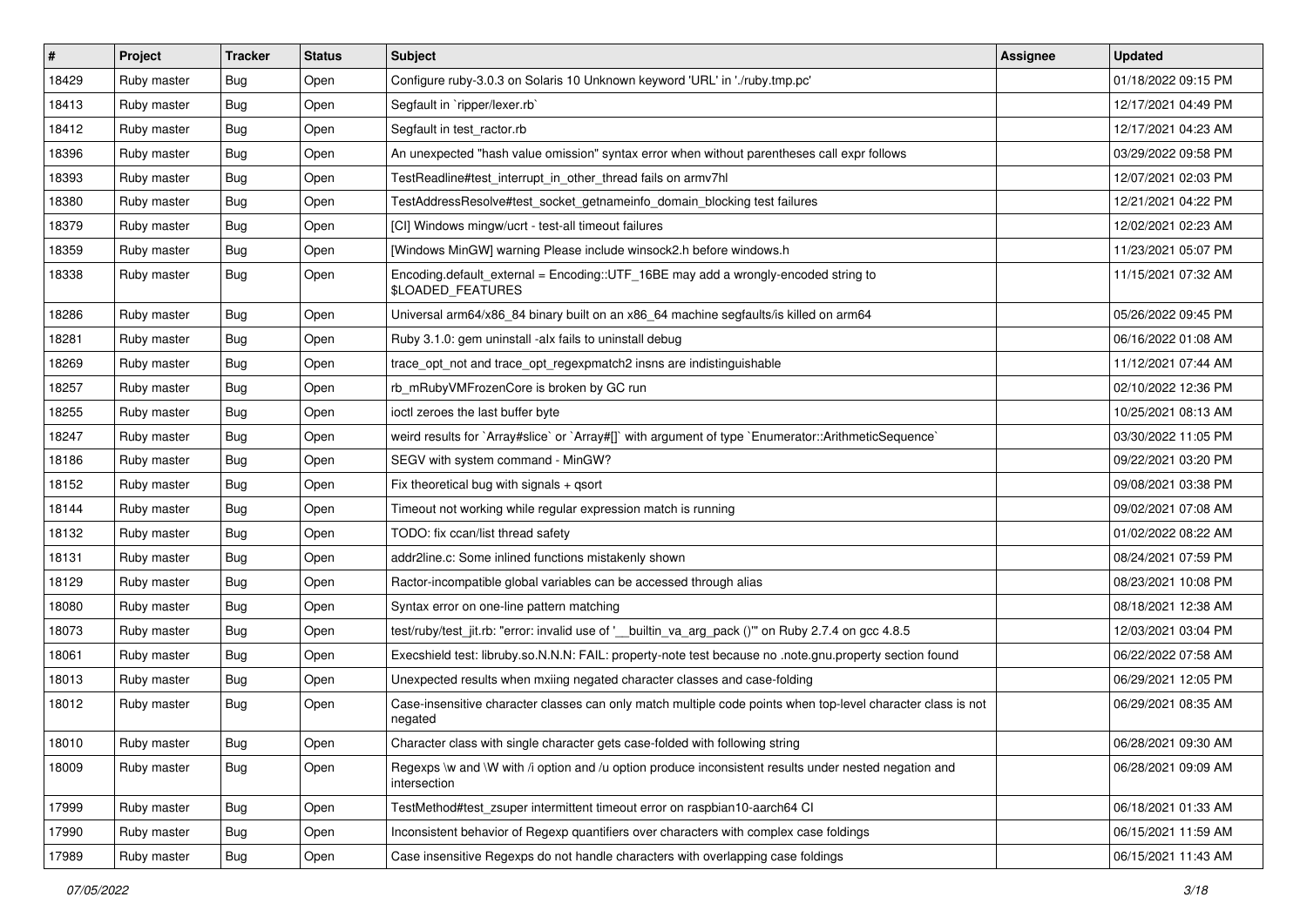| $\sharp$ | Project     | <b>Tracker</b> | <b>Status</b> | <b>Subject</b>                                                                                                             | <b>Assignee</b> | <b>Updated</b>      |
|----------|-------------|----------------|---------------|----------------------------------------------------------------------------------------------------------------------------|-----------------|---------------------|
| 17931    | Ruby master | Bug            | Open          | Compile fails setup option nodynamic                                                                                       |                 | 07/07/2021 08:51 AM |
| 17926    | Ruby master | Bug            | Open          | spec/ruby/core/file/atime_spec.rb: a random failing test on Travis ppc64le                                                 |                 | 06/02/2021 04:35 PM |
| 17925    | Ruby master | <b>Bug</b>     | Open          | Pattern matching syntax using semicolon one-line                                                                           |                 | 06/04/2021 03:08 PM |
| 17878    | Ruby master | Bug            | Open          | bootstraptest/test_ractor.rb:224 a random failing test with "The outgoing-port is already closed<br>(Ractor::ClosedError)" |                 | 09/13/2021 01:10 PM |
| 17817    | Ruby master | <b>Bug</b>     | Open          | --jit outputs ./tmp/_ruby_mjit_*.h: No such file or directory on with TMP                                                  |                 | 04/22/2021 11:57 AM |
| 17799    | Ruby master | <b>Bug</b>     | Open          | Seg fault in rb_class_clear_method_cache                                                                                   |                 | 12/09/2021 05:39 AM |
| 17792    | Ruby master | <b>Bug</b>     | Open          | make notes and make test fail with Ruby3.0.1p64 RaspberryPI 4B Ubuntu 20.10 ARM64                                          |                 | 05/23/2021 08:23 PM |
| 17774    | Ruby master | <b>Bug</b>     | Open          | Quantified empty group causes regex to fail                                                                                |                 | 10/13/2021 04:43 PM |
| 17722    | Ruby master | Bug            | Open          | define_method with shareable results in "defined in a different Ractor"                                                    |                 | 08/24/2021 12:03 PM |
| 17680    | Ruby master | <b>Bug</b>     | Open          | tab completion no longer works on irb3.0                                                                                   |                 | 03/13/2021 08:06 AM |
| 17646    | Ruby master | Bug            | Open          | Check for `__builtin_mul_overflow` with `long long` arguments                                                              |                 | 02/19/2021 06:19 PM |
| 17506    | Ruby master | <b>Bug</b>     | Open          | Ractor isolation broken by ThreadGroup                                                                                     |                 | 01/03/2021 08:05 PM |
| 17383    | Ruby master | <b>Bug</b>     | Open          | 3.0 recursion memory speed issues                                                                                          |                 | 12/09/2020 05:41 PM |
| 17373    | Ruby master | Bug            | Open          | Ruby 3.0 is slower at Discourse bench than Ruby 2.7                                                                        |                 | 01/04/2021 06:47 AM |
| 17354    | Ruby master | <b>Bug</b>     | Open          | Module#const_source_location is misleading for constants awaiting autoload                                                 |                 | 03/26/2021 05:56 PM |
| 17337    | Ruby master | <b>Bug</b>     | Open          | Don't embed Ruby build-time configuration in Ruby                                                                          |                 | 12/21/2020 04:17 PM |
| 17263    | Ruby master | Bug            | Open          | Fiber context switch degrades with number of fibers, limit on number of fibers                                             |                 | 01/31/2022 02:47 PM |
| 17180    | Ruby master | <b>Bug</b>     | Open          | Ractor and constant referencing                                                                                            |                 | 09/20/2020 05:43 PM |
| 17159    | Ruby master | <b>Bug</b>     | Open          | extend `define_method` for Ractor                                                                                          |                 | 10/29/2020 04:06 PM |
| 17146    | Ruby master | <b>Bug</b>     | Open          | Queue operations are allowed after it is frozen                                                                            |                 | 10/20/2021 08:32 PM |
| 17142    | Ruby master | <b>Bug</b>     | Open          | Ruby fails to build in AIX                                                                                                 |                 | 03/20/2021 07:08 AM |
| 17037    | Ruby master | <b>Bug</b>     | Open          | rounding of Rational#to_f                                                                                                  |                 | 08/26/2020 03:54 AM |
| 16997    | Ruby master | <b>Bug</b>     | Open          | IO#gets converts some \r\n to \n with universal_newline: false                                                             |                 | 08/26/2020 05:20 PM |
| 16959    | Ruby master | <b>Bug</b>     | Open          | Weakmap has specs and third-party usage despite being a private API                                                        |                 | 06/13/2020 08:54 PM |
| 16927    | Ruby master | <b>Bug</b>     | Open          | String#tr won't return the expected result for some sign with diacritics                                                   |                 | 06/01/2020 05:24 AM |
| 16920    | Ruby master | <b>Bug</b>     | Open          | TestThread#test_signal_at_join fails on aarch64                                                                            |                 | 12/07/2021 02:17 PM |
| 16905    | Ruby master | <b>Bug</b>     | Open          | Ruby required to build Ruby on Haiku?                                                                                      |                 | 05/24/2020 08:08 AM |
| 16829    | Ruby master | Bug            | Open          | Exceptions raised from within an enumerated method lose part of their stacktrace                                           |                 | 05/20/2022 07:25 PM |
| 16820    | Ruby master | <b>Bug</b>     | Open          | LEGAL is out of sync                                                                                                       |                 | 08/19/2020 11:08 AM |
| 16810    | Ruby master | Bug            | Open          | ruby segfaults on s390x with musl libc                                                                                     |                 | 03/05/2021 01:38 AM |
| 16493    | Ruby master | <b>Bug</b>     | Open          | TestThreadQueue#test_thr_kill is flaky on AArch64                                                                          |                 | 01/09/2020 09:39 AM |
| 16288    | Ruby master | Bug            | Open          | Segmentation fault with finalizers, threads                                                                                |                 | 12/19/2019 07:46 PM |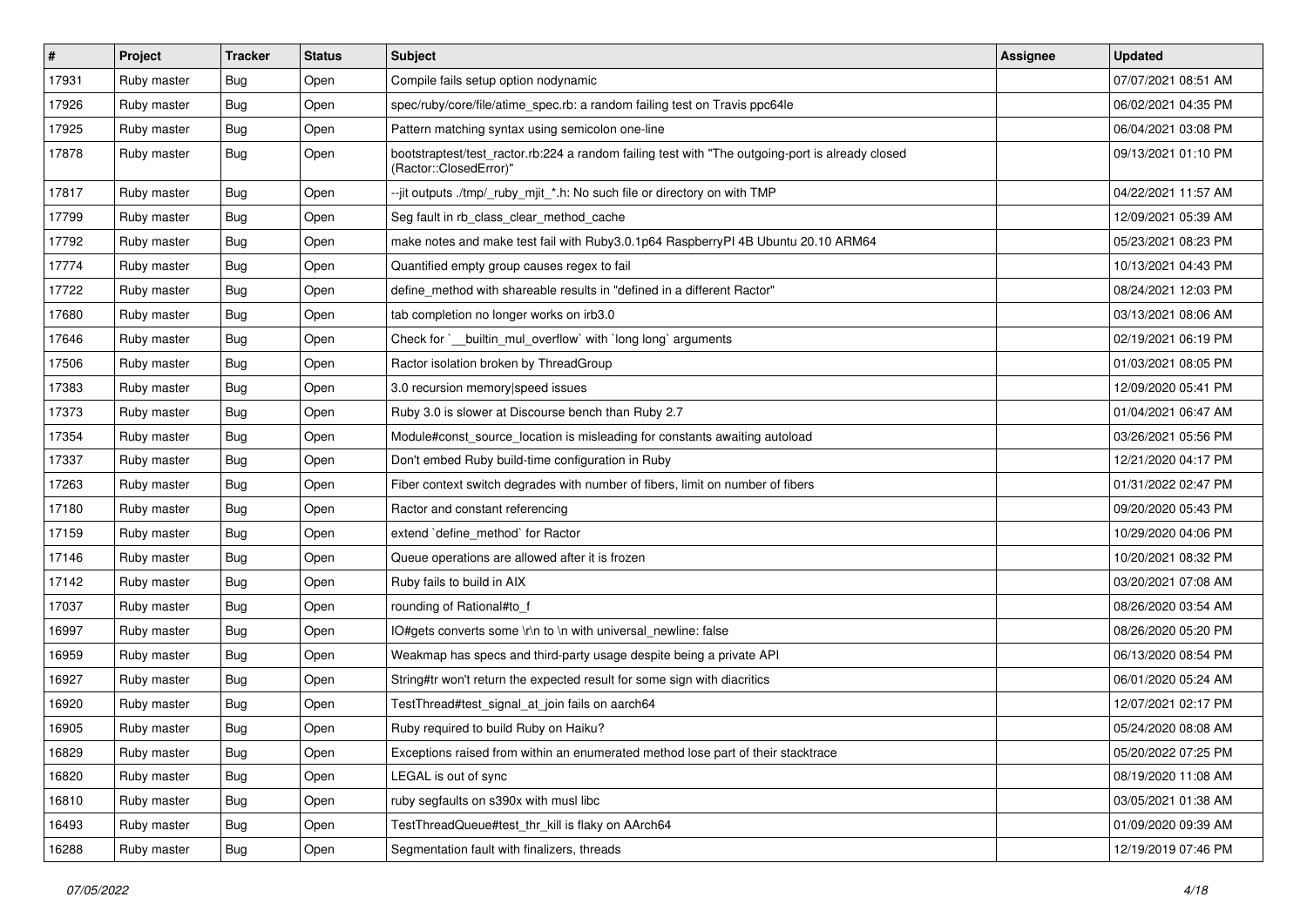| $\vert$ # | Project     | <b>Tracker</b> | <b>Status</b> | <b>Subject</b>                                                                                                                                        | <b>Assignee</b> | <b>Updated</b>      |
|-----------|-------------|----------------|---------------|-------------------------------------------------------------------------------------------------------------------------------------------------------|-----------------|---------------------|
| 16265     | Ruby master | Bug            | Open          | Test (spec) failure using current MSYS2 tools, related to -fstack-protector and possibly<br>D_FORTIFY_SOURCE=2                                        |                 | 12/03/2019 03:09 PM |
| 16158     | Ruby master | Bug            | Open          | "st" Character Sequence In Regex Look-Behind Causes Illegal Pattern Error When Combined With POSIX<br>Bracket Expressions And Case Insensitivity Flag |                 | 09/17/2019 09:37 AM |
| 16145     | Ruby master | Bug            | Open          | regexp match error if mixing /i, character classes, and utf8                                                                                          |                 | 09/06/2019 05:52 AM |
| 15993     | Ruby master | <b>Bug</b>     | Open          | 'require' doesn't work if there are Cyrillic chars in the path to Ruby dir                                                                            |                 | 07/09/2021 04:08 PM |
| 15599     | Ruby master | Bug            | Open          | Mixing autoload and require causes deadlock and incomplete definition.                                                                                |                 | 02/12/2019 01:40 PM |
| 15598     | Ruby master | Bug            | Open          | Deadlock on mutual reference of autoloaded constants                                                                                                  |                 | 03/20/2019 10:58 AM |
| 15438     | Ruby master | <b>Bug</b>     | Open          | Threads can't switch faster than TIME_QUANTUM_(NSEC USEC MSEC)                                                                                        |                 | 03/25/2019 08:53 PM |
| 15428     | Ruby master | Bug            | Open          | Refactor Proc#>> and #<<                                                                                                                              |                 | 08/20/2021 06:31 PM |
| 15423     | Ruby master | <b>Bug</b>     | Open          | fork leapfrog leaks memory on FreeBSD 11.2                                                                                                            |                 | 12/16/2018 02:28 PM |
| 15386     | Ruby master | Bug            | Open          | [PATCH] io.c (rb_io_check_char_readable): do not io_fflush buffered sockets                                                                           |                 | 12/06/2018 11:38 AM |
| 15367     | Ruby master | Bug            | Open          | IO.select is not resumed when io-object gets closed                                                                                                   |                 | 12/03/2018 10:22 AM |
| 15310     | Ruby master | <b>Bug</b>     | Open          | [PATCH] thread_pthread.c: close race from UBF_TIMER and non-GVL-releasing thread                                                                      |                 | 11/20/2018 12:50 AM |
| 15247     | Ruby master | <b>Bug</b>     | Open          | Windows - TEMP folder, non 8.3 & drive, fails & errors in test-all (ruby & rdoc)                                                                      |                 | 10/23/2018 05:02 PM |
| 14957     | Ruby master | <b>Bug</b>     | Open          | MinGW, gcc 8.2.0, bootstraptest test_thread.rb - failure ?                                                                                            |                 | 08/03/2018 02:46 PM |
| 14906     | Ruby master | <b>Bug</b>     | Open          | MinGW failure - TestlO#test_copy_stream_no_busy_wait                                                                                                  |                 | 07/12/2018 03:52 AM |
| 14838     | Ruby master | Bug            | Open          | RegexpError with double "s" in look-behind assertion in case-insensitive unicode regexp                                                               |                 | 06/09/2018 04:04 PM |
| 14826     | Ruby master | <b>Bug</b>     | Open          | make: *** [.ext/include/sparc-solaris2.10/rb_mjit_min_header-2.6.0.h] Error 1 on Solaris 10 with very old gcc3                                        |                 | 06/05/2018 02:02 PM |
| 14761     | Ruby master | <b>Bug</b>     | Open          | TestThread#test_join_limits hangs up on Solaris 10 with gcc                                                                                           |                 | 05/16/2018 05:23 AM |
| 14681     | Ruby master | Bug            | Open          | syswrite': stream closed in another thread (IOError)                                                                                                  |                 | 04/22/2018 12:12 AM |
| 14582     | Ruby master | <b>Bug</b>     | Open          | Unable to use `method_entry` and `method_return` tracing probes since 2.5                                                                             |                 | 06/18/2021 06:08 PM |
| 14480     | Ruby master | Bug            | Open          | miniruby crashing when compiled with -O2 or -O1 on aarch64                                                                                            |                 | 02/23/2021 10:35 AM |
| 14474     | Ruby master | <b>Bug</b>     | Open          | skip "TestException#test_thread_signal_location" as known bug                                                                                         |                 | 12/10/2018 07:09 AM |
| 14422     | Ruby master | Bug            | Open          | Ruby configuration options should not be reused for gem builds                                                                                        |                 | 03/05/2018 03:32 PM |
| 14418     | Ruby master | Bug            | Open          | ruby 2.5 slow regexp execution                                                                                                                        |                 | 12/29/2019 10:34 AM |
| 14387     | Ruby master | <b>Bug</b>     | Open          | Ruby 2.5 <sup>D</sup> Alpine Linux 000000000000 SystemStackError 00000                                                                                |                 | 04/21/2020 03:13 PM |
| 14364     | Ruby master | <b>Bug</b>     | Open          | Regexp last match variable in procs                                                                                                                   |                 | 09/14/2018 05:28 AM |
| 14083     | Ruby master | Bug            | Open          | Refinement in block calling incorrect method                                                                                                          |                 | 11/05/2017 07:36 PM |
| 14064     | Ruby master | <b>Bug</b>     | Open          | test-all with and without -j - incorrect assertions and missing test methods                                                                          |                 | 11/03/2017 10:54 PM |
| 14049     | Ruby master | <b>Bug</b>     | Open          | SEGV svn 60401 require_relative                                                                                                                       |                 | 10/26/2017 05:25 PM |
| 13644     | Ruby master | Bug            | Open          | Windows - Setting Time.now                                                                                                                            |                 | 06/11/2017 03:43 AM |
| 13571     | Ruby master | <b>Bug</b>     | Open          | Script arguments, encoding, windows / MinGW                                                                                                           |                 | 11/12/2017 10:53 PM |
| 13542     | Ruby master | <b>Bug</b>     | Open          | MinGW trunk Builds - Summary of Issues                                                                                                                |                 | 05/19/2017 07:04 PM |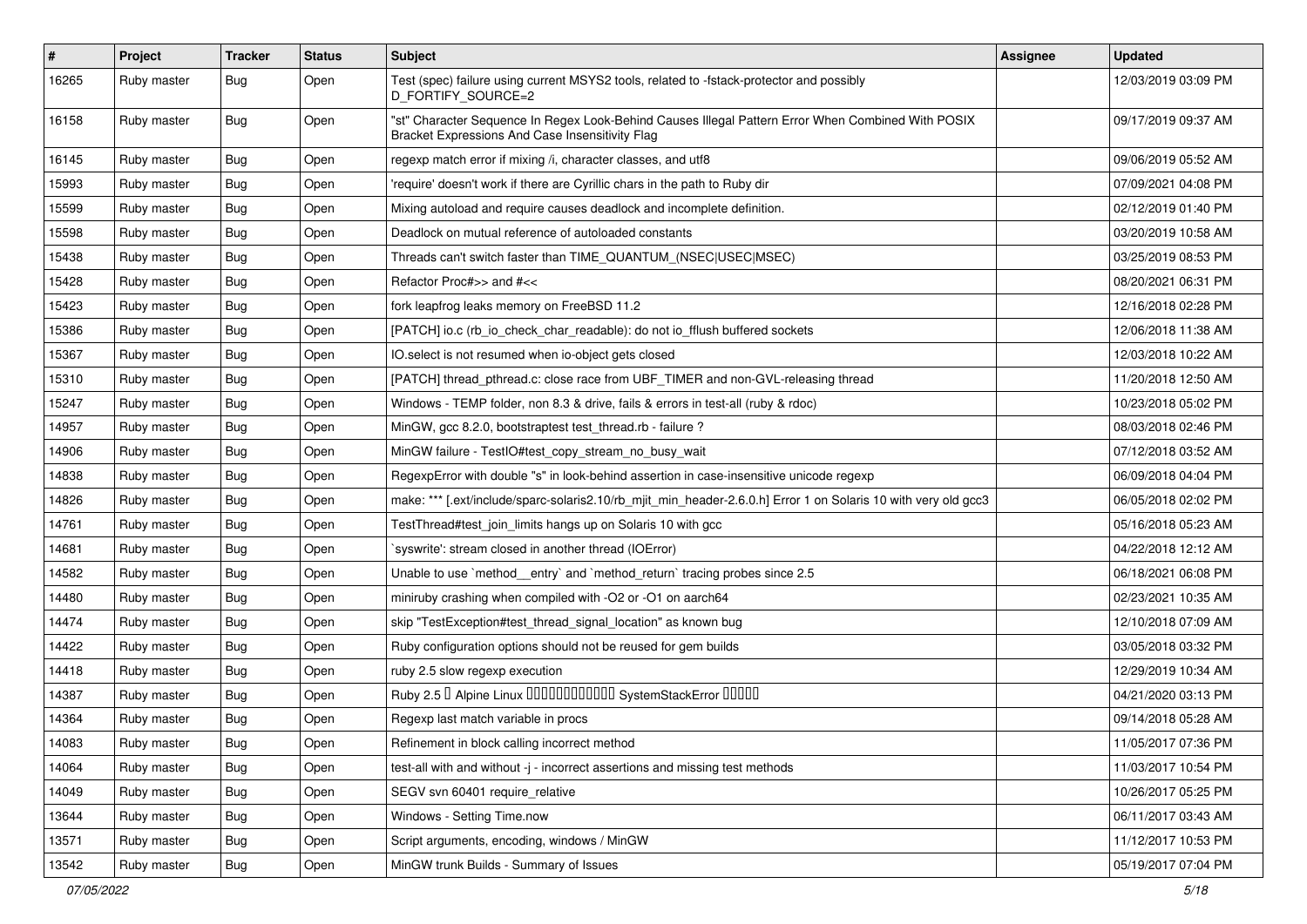| $\sharp$ | Project     | <b>Tracker</b> | <b>Status</b> | <b>Subject</b>                                                                            | Assignee                      | <b>Updated</b>      |
|----------|-------------|----------------|---------------|-------------------------------------------------------------------------------------------|-------------------------------|---------------------|
| 13500    | Ruby master | Bug            | Open          | MinGW TestArity#test proc err mess stops testing                                          |                               | 04/26/2017 03:27 PM |
| 13485    | Ruby master | <b>Bug</b>     | Open          | MinGW TestEnumerable#test callcc SEGV info                                                |                               | 04/19/2017 04:17 PM |
| 13164    | Ruby master | Bug            | Open          | A second `SystemStackError` exception results in `Segmentation fault (core dumped)`       |                               | 04/14/2017 01:05 PM |
| 13151    | Ruby master | <b>Bug</b>     | Open          | File.writable? doesn't report correctly if a directory is writable on Windows.            |                               | 01/23/2017 05:46 PM |
| 12689    | Ruby master | Bug            | Open          | Thread isolation of $\gamma$ and $\gamma$                                                 |                               | 04/01/2021 08:51 PM |
| 12500    | Ruby master | <b>Bug</b>     | Open          | TestProcess#test_aspawn_too_long_path fails on mips with "argument too big"               |                               | 12/29/2019 10:38 AM |
| 12280    | Ruby master | Bug            | Open          | IO.copy stream(IO, IO) fails with "pread() not implemented"                               |                               | 04/28/2016 05:51 AM |
| 12179    | Ruby master | <b>Bug</b>     | Open          | Build failure due to VPATH expansion                                                      |                               | 04/14/2016 01:55 AM |
| 11582    | Ruby master | Bug            | Open          | On Solaris, Rational#** returns -Infinity for Rational(0) when passed a negative Float    |                               | 10/13/2015 03:12 AM |
| 11514    | Ruby master | Bug            | Open          | AIX6.1 - Ruby 2.2.3 - Segmentation fault in :byteslice                                    |                               | 09/18/2015 07:39 AM |
| 11230    | Ruby master | <b>Bug</b>     | Open          | Should rb_struct_s_members() be public API?                                               |                               | 04/17/2021 05:06 PM |
| 11183    | Ruby master | Bug            | Open          |                                                                                           |                               | 05/26/2015 08:32 AM |
| 11177    | Ruby master | <b>Bug</b>     | Open          | <b>DATALEOFILILILILILI</b>                                                                |                               | 05/25/2015 03:49 AM |
| 11064    | Ruby master | Bug            | Open          | #singleton_methods for objects with special singleton_class returns an empty array        |                               | 01/31/2022 05:02 AM |
| 10436    | Ruby master | Bug            | Open          | ruby -c and ripper inconsistency: m(&nil) {}                                              |                               | 08/27/2019 12:08 AM |
| 9760     | Ruby master | Bug            | Open          | mkmf does not allow for linking against custom libraries when a system library is present |                               | 05/24/2016 08:11 AM |
| 9435     | Ruby master | Bug            | Open          | Kernel.system problem                                                                     |                               | 12/30/2019 03:00 AM |
| 8185     | Ruby master | <b>Bug</b>     | Open          | Thread/fork issue                                                                         |                               | 12/30/2019 03:00 AM |
| 4173     | Ruby master | <b>Bug</b>     | Open          | TestProcess#test_wait_and_sigchild DDDDDDDD                                               |                               | 03/15/2018 08:29 AM |
| 11142    | Ruby master | Bug            | Open          | Command line argument parser on windows handles double quotes inconsistently.             | usa (Usaku<br>NAKAMURA)       | 05/12/2015 04:09 PM |
| 5334     | Ruby master | <b>Bug</b>     | Assigned      | Segmentation fault in InternetExplorer IServiceProvider interface                         | suke (Masaki<br>Suketa)       | 12/30/2019 03:00 AM |
| 9115     | Ruby master | Bug            | Assigned      | Logger traps all exceptions; breaks Timeout                                               | sonots (Naotoshi<br>Seo)      | 08/20/2019 12:47 PM |
| 17289    | Ruby master | Bug            | Assigned      | Time#strftime occurs Segmentation Fault on ruby-2.7.2p137                                 | shyouhei<br>(Shyouhei Urabe)  | 11/05/2020 07:57 AM |
| 18893    | Ruby master | <b>Bug</b>     | Open          | Don't redefine memcpy(3)                                                                  | shyouhei<br>(Shyouhei Urabe)  | 07/05/2022 05:37 AM |
| 13864    | Ruby master | <b>Bug</b>     | Assigned      | Rinda multicast test failures due to missing default route                                | seki (Masatoshi<br>Seki)      | 08/17/2021 07:16 AM |
| 12582    | Ruby master | <b>Bug</b>     | Assigned      | OpenSSL Authenticated Encryption should check for tag length                              | rhenium (Kazuki<br>Yamaguchi) | 04/28/2017 01:45 PM |
| 18658    | Ruby master | <b>Bug</b>     | Open          | Need openssl 3 support for Ubuntu 22.04 (Ruby 2.7.x and 3.0.x)                            | rhenium (Kazuki<br>Yamaguchi) | 05/30/2022 08:06 PM |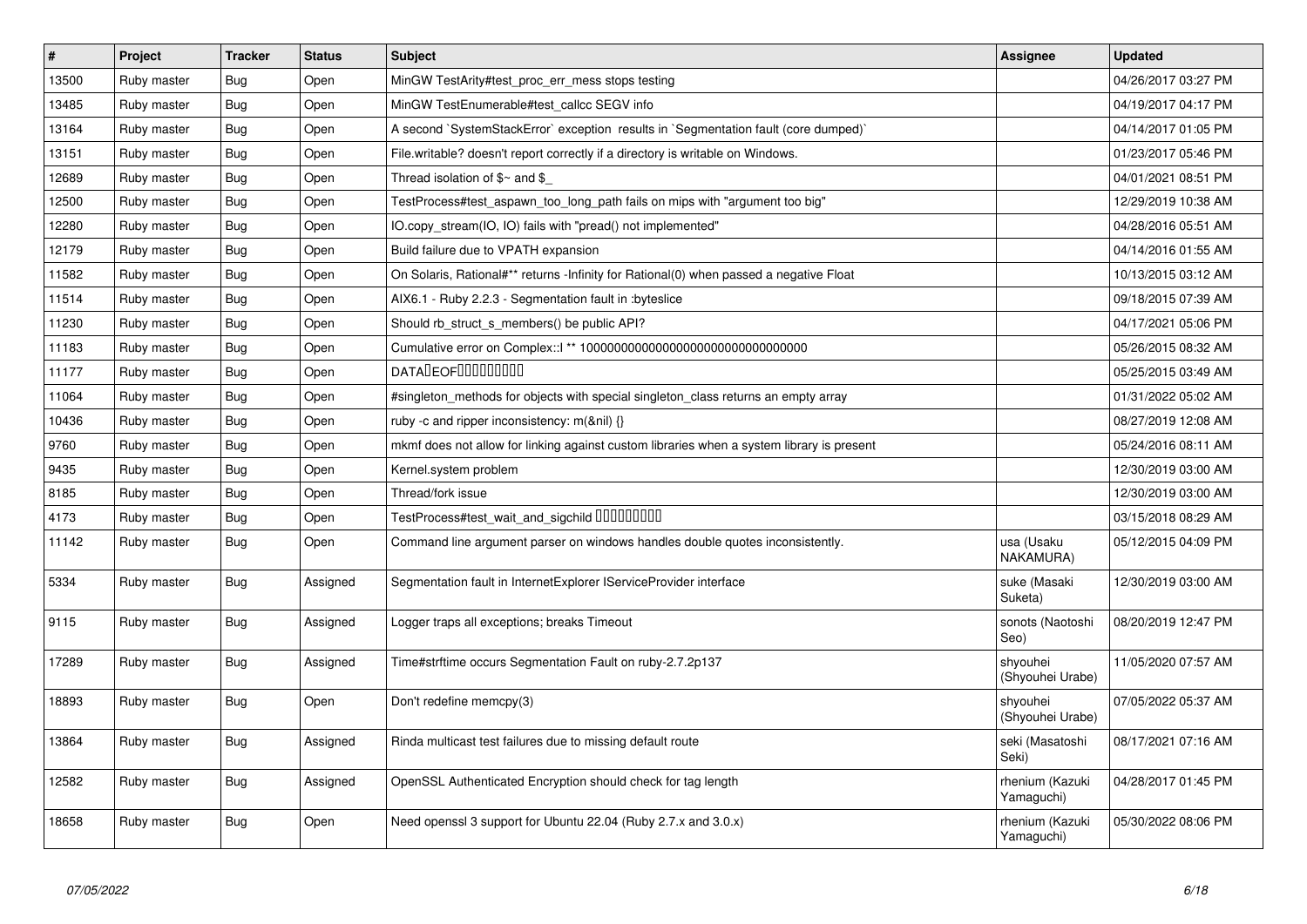| $\sharp$ | Project     | <b>Tracker</b> | <b>Status</b> | <b>Subject</b>                                                               | <b>Assignee</b>             | <b>Updated</b>      |
|----------|-------------|----------------|---------------|------------------------------------------------------------------------------|-----------------------------|---------------------|
| 18727    | Ruby master | <b>Bug</b>     | Assigned      | Make failed on x86_64-cygwin (LoadError)                                     | peterzhu2118<br>(Peter Zhu) | 04/16/2022 05:15 AM |
| 15072    | Ruby master | <b>Bug</b>     | Open          | thread.c:4356:5: error: implicit declaration of function 'ubf_list_atfork'   | normalperson<br>(Eric Wong) | 09/20/2018 03:32 AM |
| 17578    | Ruby master | <b>Bug</b>     | Assigned      | mkmf experimental C++ Support                                                | nobu (Nobuyoshi<br>Nakada)  | 01/27/2021 03:51 AM |
| 16836    | Ruby master | Bug            | Assigned      | configure-time LDFLAGS leak into ruby pkg-config file                        | nobu (Nobuyoshi<br>Nakada)  | 08/14/2021 09:10 AM |
| 16497    | Ruby master | <b>Bug</b>     | Assigned      | StringIO#internal_encoding is broken (more severely in 2.7)                  | nobu (Nobuyoshi<br>Nakada)  | 10/26/2021 04:31 PM |
| 14543    | Ruby master | Bug            | Assigned      | 'make commit' show error of 'common-srcs'                                    | nobu (Nobuyoshi<br>Nakada)  | 06/02/2018 04:17 AM |
| 13298    | Ruby master | <b>Bug</b>     | Assigned      | mingw SEGV TestEnumerable#test_callcc                                        | nobu (Nobuyoshi<br>Nakada)  | 06/04/2021 03:41 AM |
| 13269    | Ruby master | Bug            | Assigned      | test/readline/test_readline.rb and mingw                                     | nobu (Nobuyoshi<br>Nakada)  | 03/13/2017 08:56 AM |
| 12725    | Ruby master | <b>Bug</b>     | Assigned      | Trying to use ./miniruby before it exists                                    | nobu (Nobuyoshi<br>Nakada)  | 04/28/2017 01:45 PM |
| 12473    | Ruby master | Bug            | Assigned      | Test failure on fedora with TestTimeExtension#test_huge_precision            | nobu (Nobuyoshi<br>Nakada)  | 04/28/2017 01:45 PM |
| 12436    | Ruby master | Bug            | Assigned      | newline argument of File.open seems not respected on Windows                 | nobu (Nobuyoshi<br>Nakada)  | 10/25/2021 09:07 AM |
| 9955     | Ruby master | Bug            | Assigned      | issue building dll on mingw, library not found                               | nobu (Nobuyoshi<br>Nakada)  | 01/05/2018 09:00 PM |
| 9010     | Ruby master | <b>Bug</b>     | Assigned      | /configure --prefix= cannot handle directories with spaces                   | nobu (Nobuyoshi<br>Nakada)  | 04/26/2021 10:38 PM |
| 8299     | Ruby master | Bug            | Assigned      | Minor error in float parsing                                                 | nobu (Nobuyoshi<br>Nakada)  | 12/30/2019 03:00 AM |
| 7964     | Ruby master | Bug            | Assigned      | Writing an ASCII-8BIT String to a StringIO created from a UTF-8 String       | nobu (Nobuyoshi<br>Nakada)  | 01/05/2018 09:00 PM |
| 6360     | Ruby master | Bug            | Assigned      | Debug information build even without requesting it                           | nobu (Nobuyoshi<br>Nakada)  | 01/05/2018 09:00 PM |
| 5317     | Ruby master | Bug            | Assigned      |                                                                              | nobu (Nobuyoshi<br>Nakada)  | 01/05/2018 09:00 PM |
| 18623    | Ruby master | <b>Bug</b>     | Open          | make runnable' does not work                                                 | nobu (Nobuyoshi<br>Nakada)  | 03/16/2022 01:28 AM |
| 14971    | Ruby master | <b>Bug</b>     | Open          | error: implicit declaration of function 'rb vm call0                         | nobu (Nobuyoshi<br>Nakada)  | 09/06/2018 03:53 AM |
| 10416    | Ruby master | Bug            | Open          | Create mechanism for updating of Unicode data files downstreams when we want | nobu (Nobuyoshi<br>Nakada)  | 10/08/2021 06:40 AM |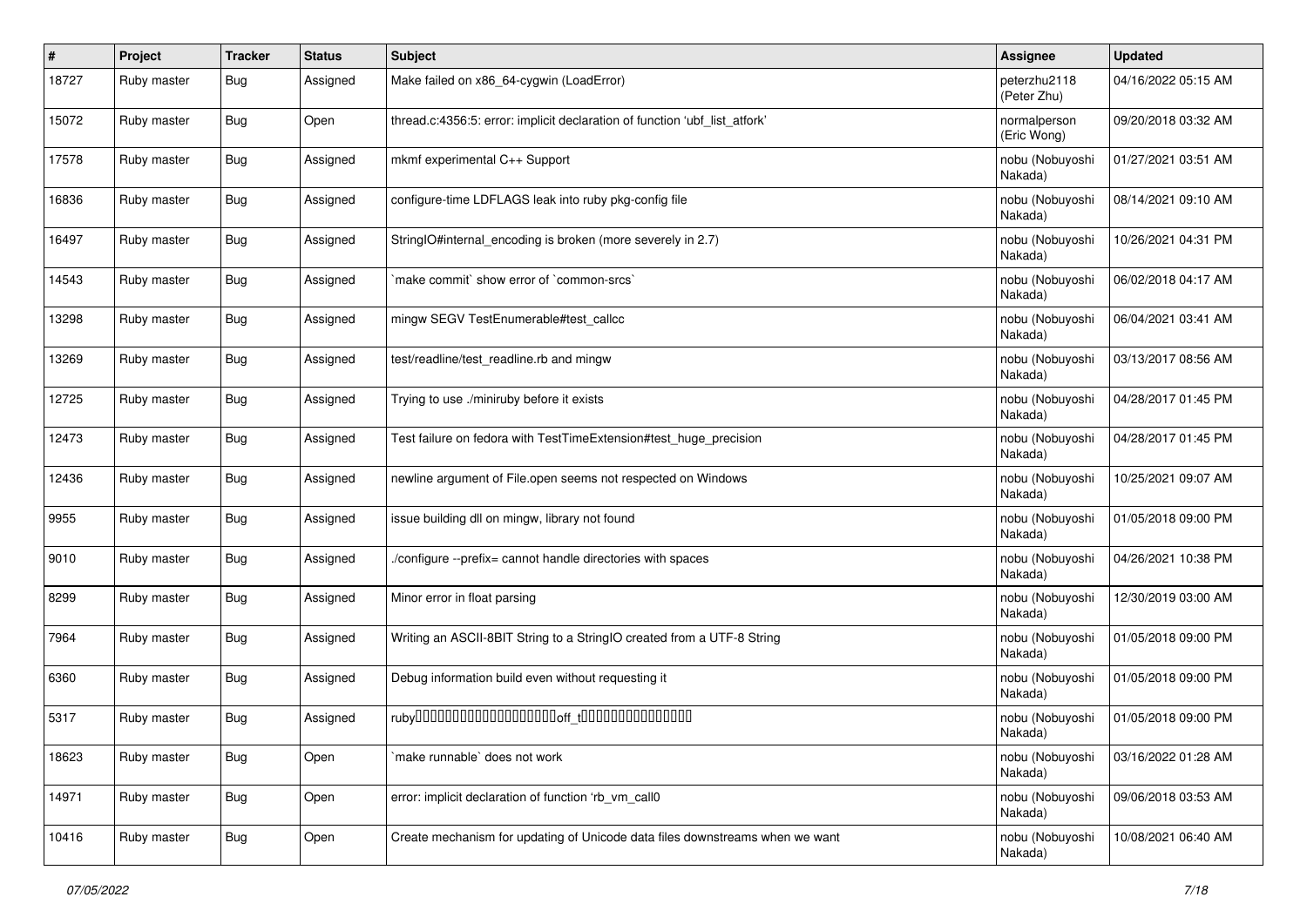| #     | Project     | <b>Tracker</b> | <b>Status</b> | Subject                                                                                      | <b>Assignee</b>              | <b>Updated</b>      |
|-------|-------------|----------------|---------------|----------------------------------------------------------------------------------------------|------------------------------|---------------------|
| 7840  | Ruby master | <b>Bug</b>     | Open          | -Wdeclaration-after-statement is valid for C/ObjC but not for C++                            | nobu (Nobuyoshi<br>Nakada)   | 06/02/2020 04:41 PM |
| 11526 | Ruby master | Bug            | Assigned      | Streaming HTTP requests are not idempotent and should not be retried                         | naruse (Yui<br>NARUSE)       | 07/01/2019 09:16 PM |
| 7892  | Ruby master | <b>Bug</b>     | Open          | MIME encoding bug of NKF.nkf                                                                 | naruse (Yui<br>NARUSE)       | 12/25/2017 06:15 PM |
| 18677 | Ruby master | Bug            | Assigned      | BigDecimal#power (**) returns FloatDomainError when passing an infinite parameter            | mrkn (Kenta<br>Murata)       | 04/20/2022 02:04 AM |
| 5179  | Ruby master | Bug            | Assigned      | Complex#rationalize and to_r with approximate zeros                                          | mrkn (Kenta<br>Murata)       | 01/17/2020 03:00 AM |
| 11704 | Ruby master | <b>Bug</b>     | Assigned      | Refinements only get "used" once in loop                                                     | matz (Yukihiro<br>Matsumoto) | 04/14/2016 02:45 AM |
| 15764 | Ruby master | Bug            | Open          | Whitespace and control characters should not be permitted in tokens                          | matz (Yukihiro<br>Matsumoto) | 04/22/2019 07:48 AM |
| 8782  | Ruby master | Bug            | Assigned      | Don't set rl_getc_function on editline                                                       | kouji (Kouji Takao)          | 01/05/2018 09:00 PM |
| 7859  | Ruby master | <b>Bug</b>     | Assigned      | Readline: Incorrect arrow key behavior in vi_editing_mode insert mode with Readline 6.2      | kouji (Kouji Takao)          | 12/25/2017 06:15 PM |
| 18034 | Ruby master | <b>Bug</b>     | Assigned      | Segmentation fault fiddle with `--enable-bundled-libffi` and macOS                           | kou (Kouhei<br>Sutou)        | 11/30/2021 07:39 AM |
| 17478 | Ruby master | Bug            | Assigned      | Ruby3.0 is slower than Ruby2.7.2 when parsing a large CSV file                               | kou (Kouhei<br>Sutou)        | 11/24/2021 05:12 AM |
| 11269 | Ruby master | Bug            | Assigned      | ruby_init_setproctitle() should be called before require_libraries()                         | kosaki (Motohiro<br>KOSAKI)  | 06/17/2015 03:01 AM |
| 18572 | Ruby master | <b>Bug</b>     | Assigned      | Performance regression when invoking refined methods                                         | ko1 (Koichi<br>Sasada)       | 02/10/2022 12:48 AM |
| 18464 | Ruby master | Bug            | Assigned      | RUBY_INTERNAL_EVENT_NEWOBJ tracepoint causes an interpreter crash when combined with Ractors | ko1 (Koichi<br>Sasada)       | 06/08/2022 08:25 AM |
| 18024 | Ruby master | Bug            | Assigned      | Ractor crashes when connections are closed in multiple Ractors                               | ko1 (Koichi<br>Sasada)       | 12/14/2021 04:41 PM |
| 17998 | Ruby master | Bug            | Assigned      | ractor: process hanging (with ractors initialized, but not being used)                       | ko1 (Koichi<br>Sasada)       | 12/02/2021 08:17 PM |
| 17826 | Ruby master | Bug            | Assigned      | Ractor#take hangs if used in multiple Threads                                                | ko1 (Koichi<br>Sasada)       | 12/15/2021 01:30 PM |
| 17679 | Ruby master | <b>Bug</b>     | Assigned      | Ractor incoming channel can consume unlimited resources                                      | ko1 (Koichi<br>Sasada)       | 06/30/2022 10:49 AM |
| 17678 | Ruby master | <b>Bug</b>     | Assigned      | Ractors do not restart after fork                                                            | ko1 (Koichi<br>Sasada)       | 03/09/2021 12:42 AM |
| 17677 | Ruby master | Bug            | Assigned      | Ractor crashes fork when blocking                                                            | ko1 (Koichi<br>Sasada)       | 03/09/2021 12:42 AM |
| 17676 | Ruby master | Bug            | Assigned      | Accessing ENV from Ractor raises IsolationError                                              | ko1 (Koichi<br>Sasada)       | 03/09/2021 02:37 AM |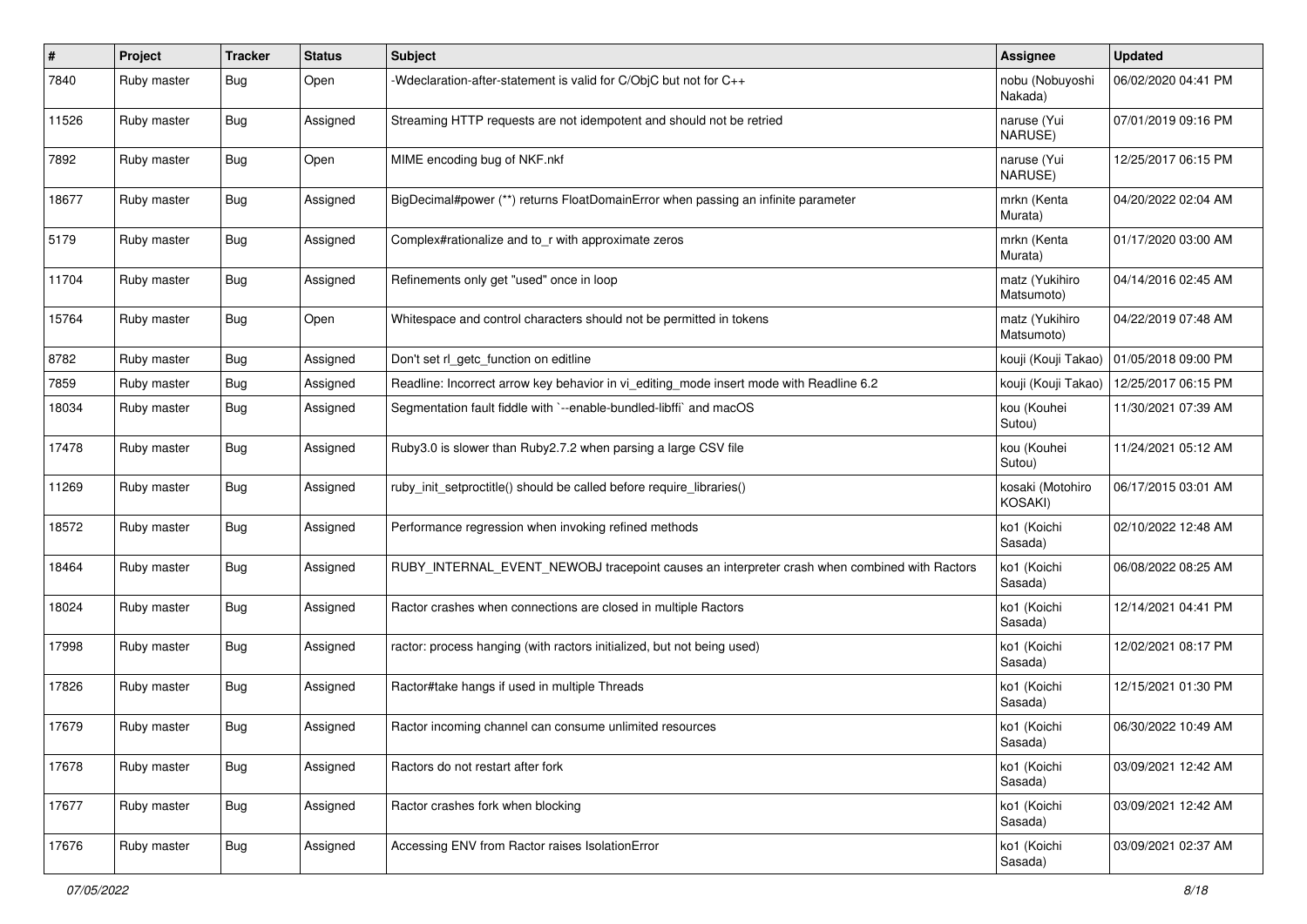| #     | Project     | <b>Tracker</b> | <b>Status</b> | <b>Subject</b>                                                                                                                    | <b>Assignee</b>        | <b>Updated</b>      |
|-------|-------------|----------------|---------------|-----------------------------------------------------------------------------------------------------------------------------------|------------------------|---------------------|
| 17516 | Ruby master | Bug            | Assigned      | forking in a ractor causes Ruby to crash                                                                                          | ko1 (Koichi<br>Sasada) | 11/30/2021 05:26 AM |
| 17196 | Ruby master | Bug            | Assigned      | Segmentation Fault with Socket#close in Ractors                                                                                   | ko1 (Koichi<br>Sasada) | 03/20/2022 01:52 PM |
| 16819 | Ruby master | Bug            | Assigned      | Line reporting off by one when reporting line of a hash?                                                                          | ko1 (Koichi<br>Sasada) | 06/16/2020 05:57 PM |
| 16776 | Ruby master | <b>Bug</b>     | Assigned      | Regression in coverage library                                                                                                    | ko1 (Koichi<br>Sasada) | 11/24/2021 07:26 AM |
| 15499 | Ruby master | <b>Bug</b>     | Assigned      | Breaking behavior on ruby 2.6: rb_thread_call_without_gvl doesn't invoke unblock_function when used on<br>the main thread         | ko1 (Koichi<br>Sasada) | 01/05/2021 02:24 AM |
| 14727 | Ruby master | <b>Bug</b>     | Assigned      | TestQueue#test_queue_with_trap always timeout on Windows10                                                                        | ko1 (Koichi<br>Sasada) | 05/01/2018 02:59 AM |
| 14607 | Ruby master | Bug            | Assigned      | Fix use of the rb_profile_frames start parameter                                                                                  | ko1 (Koichi<br>Sasada) | 06/09/2022 06:12 AM |
| 14090 | Ruby master | <b>Bug</b>     | Assigned      | TestGc#test_interrupt_in_finalizer` fails very rarely                                                                             | ko1 (Koichi<br>Sasada) | 12/02/2021 07:24 PM |
| 7976  | Ruby master | <b>Bug</b>     | Assigned      | TracePoint call is at call point, not call site                                                                                   | ko1 (Koichi<br>Sasada) | 01/05/2018 09:00 PM |
| 4040  | Ruby master | Bug            | Assigned      | SystemStackError with Hash[*a] for Large _a_                                                                                      | ko1 (Koichi<br>Sasada) | 12/25/2017 06:14 PM |
| 18886 | Ruby master | <b>Bug</b>     | Open          | Struct aref and aset don't trigger any tracepoints.                                                                               | ko1 (Koichi<br>Sasada) | 06/29/2022 06:05 AM |
| 18553 | Ruby master | Bug            | Open          | Memory leak on compiling method call with kwargs                                                                                  | ko1 (Koichi<br>Sasada) | 03/23/2022 09:34 PM |
| 18258 | Ruby master | <b>Bug</b>     | Open          | Ractor.shareable? can be slow and mutates internal object flags.                                                                  | ko1 (Koichi<br>Sasada) | 10/21/2021 08:58 AM |
| 18119 | Ruby master | Bug            | Open          | Ractor crashes when instantiating classes                                                                                         | ko1 (Koichi<br>Sasada) | 09/14/2021 01:42 AM |
| 17667 | Ruby master | Bug            | Open          | Module#name needs synchronization                                                                                                 | ko1 (Koichi<br>Sasada) | 03/02/2021 07:31 AM |
| 17624 | Ruby master | <b>Bug</b>     | Open          | Ractor.receive is not thread-safe                                                                                                 | ko1 (Koichi<br>Sasada) | 09/14/2021 01:40 AM |
| 17617 | Ruby master | <b>Bug</b>     | Open          | When a Ractor's incoming port is closed, Ractor.receive_if does not raise Ractor::ClosedError, but instead<br>blocks indefinitely | ko1 (Koichi<br>Sasada) | 09/14/2021 01:40 AM |
| 17543 | Ruby master | <b>Bug</b>     | Open          | Ractor isolation broken by `self` in shareable proc                                                                               | ko1 (Koichi<br>Sasada) | 01/29/2021 03:06 PM |
| 17531 | Ruby master | <b>Bug</b>     | Open          | did you mean' not Ractor friendly                                                                                                 | ko1 (Koichi<br>Sasada) | 01/29/2021 08:48 AM |
| 17513 | Ruby master | <b>Bug</b>     | Open          | Methods of shareable objects and UnboundMethods should be shareable                                                               | ko1 (Koichi<br>Sasada) | 01/06/2021 08:53 PM |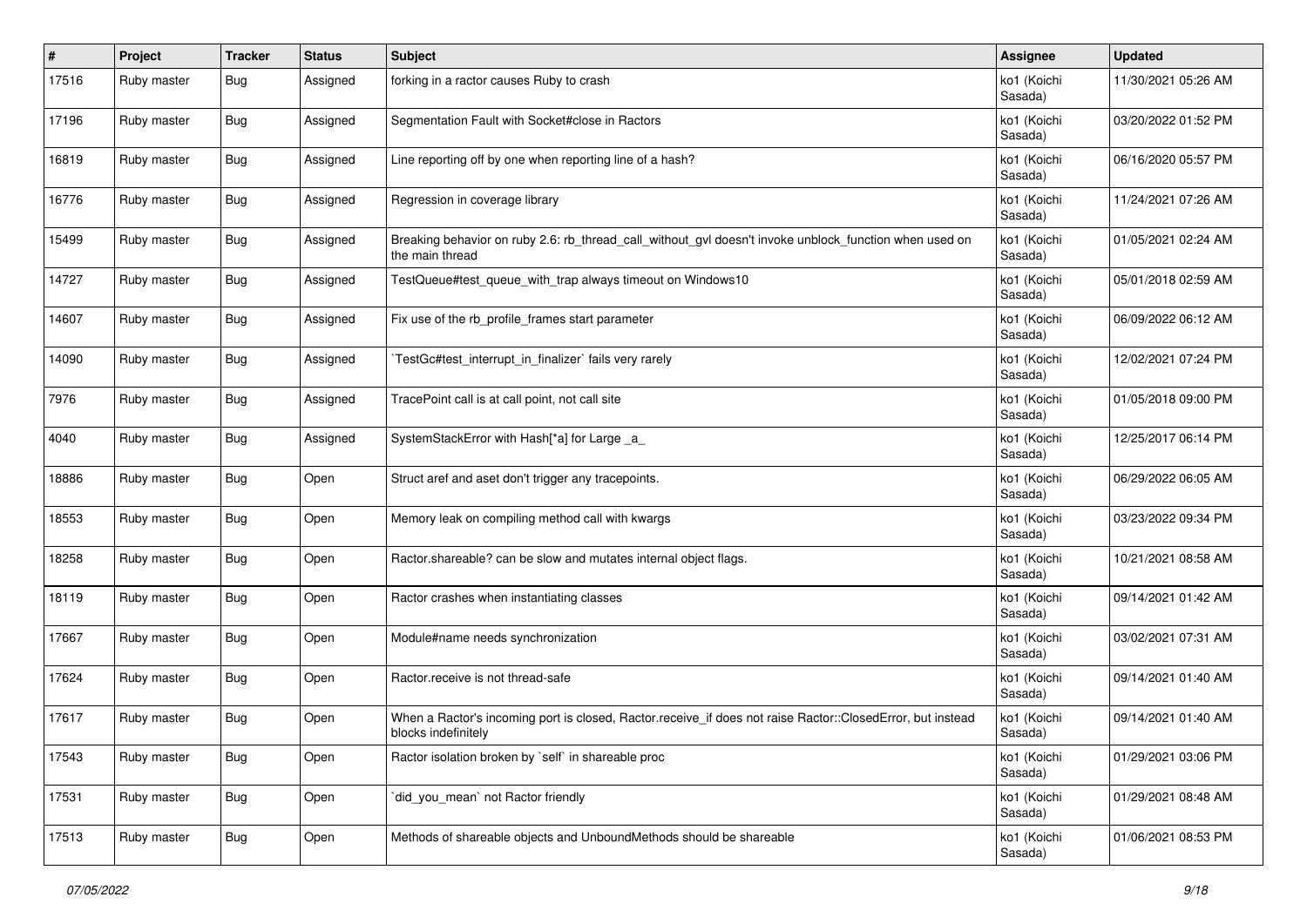| $\sharp$ | Project     | <b>Tracker</b> | <b>Status</b> | <b>Subject</b>                                                                    | <b>Assignee</b>               | <b>Updated</b>                           |
|----------|-------------|----------------|---------------|-----------------------------------------------------------------------------------|-------------------------------|------------------------------------------|
| 17420    | Ruby master | Bug            | Open          | Unsafe mutation of \$" when doing non-RubyGems require in Ractor                  | ko1 (Koichi<br>Sasada)        | 01/07/2021 01:23 PM                      |
| 17359    | Ruby master | Bug            | Open          | Ractor copy mode is not Ractor-safe                                               | ko1 (Koichi<br>Sasada)        | 12/02/2020 05:42 PM                      |
| 15315    | Ruby master | <b>Bug</b>     | Open          | ec_switch can still lose interrupts                                               | ko1 (Koichi<br>Sasada)        | 11/20/2018 09:32 AM                      |
| 15263    | Ruby master | <b>Bug</b>     | Open          | [PATCH] vm_trace.c (postponed_job_register): only hit main thread                 | ko1 (Koichi<br>Sasada)        | 10/27/2018 11:35 PM                      |
| 11808    | Ruby master | <b>Bug</b>     | Open          | Different behavior between Enumerable#grep and Array#grep                         | ko1 (Koichi<br>Sasada)        | 10/26/2020 04:36 AM                      |
| 11174    | Ruby master | <b>Bug</b>     | Open          | threads memory leak                                                               | ko1 (Koichi<br>Sasada)        | 06/17/2019 03:17 PM                      |
| 10009    | Ruby master | <b>Bug</b>     | Open          | IO operation is 10x slower in multi-thread environment                            | ko1 (Koichi<br>Sasada)        | 05/21/2015 07:19 AM                      |
| 8444     | Ruby master | <b>Bug</b>     | Open          | Regexp vars \$~ and friends are not thread local                                  | ko1 (Koichi<br>Sasada)        | 07/30/2019 07:38 AM                      |
| 11531    | Ruby master | Bug            | Assigned      | IPAddr#== implements wrong logic                                                  | knu (Akinori<br>MUSHA)        | 12/29/2019 12:50 PM                      |
| 16185    | Ruby master | Bug            | Open          | basictest failure on AIX 6.1 for 64bit build                                      | kanemoto (Yutaka<br>Kanemoto) | 10/15/2019 12:05 AM                      |
| 18808    | Ruby master | <b>Bug</b>     | Assigned      | Cannot compile ruby 3.1.2 on powerpc64le-linux without disabling the jit features | k0kubun (Takashi<br>Kokubun)  | 06/20/2022 10:40 AM                      |
| 18142    | Ruby master | <b>Bug</b>     | Assigned      | Segmentation fault with Ruby 3.0.2                                                | k0kubun (Takashi<br>Kokubun)  | 09/02/2021 07:43 AM                      |
| 16694    | Ruby master | <b>Bug</b>     | Assigned      | JIT vs hardened GCC with PCH                                                      | k0kubun (Takashi<br>Kokubun)  | 02/02/2021 07:38 AM                      |
| 18277    | Ruby master | <b>Bug</b>     | Open          | buffer error (Zlib::BufError) in Zlib::Deflate#deflate when using MJIT            | k0kubun (Takashi<br>Kokubun)  | 01/05/2022 03:04 PM                      |
| 18058    | Ruby master | <b>Bug</b>     | Open          | 3.1.0-dev with MJIT enabled Zlib::BufError during `gem install`                   | k0kubun (Takashi<br>Kokubun)  | 08/02/2021 08:31 PM                      |
| 17995    | Ruby master | <b>Bug</b>     | Open          | Slow down when mjit and Ractor are being used at same time                        | k0kubun (Takashi<br>Kokubun)  | 06/11/2022 04:02 AM                      |
| 18002    | Ruby master | <b>Bug</b>     | Open          | s390x: Tests failing without LC_ALL env                                           |                               | jaruga (Jun Aruga)   07/12/2021 04:30 PM |
| 16492    | Ruby master | <b>Bug</b>     | Open          | TestBugReporter#test_bug_reporter_add test failures                               |                               | jaruga (Jun Aruga)   08/24/2021 01:12 PM |
| 17664    | Ruby master | Bug            | Assigned      | Behavior of sockets changed in Ruby 3.0 to non-blocking                           | ioquatix (Samuel<br>Williams) | 07/12/2021 10:28 AM                      |
| 595      | Ruby master | <b>Bug</b>     | Assigned      | Fiber ignores ensure clause                                                       | ioquatix (Samuel<br>Williams) | 12/29/2019 10:37 AM                      |
| 18818    | Ruby master | <b>Bug</b>     | Open          | SEGV (Fiber scheduler?)                                                           | ioquatix (Samuel<br>Williams) | 06/06/2022 06:31 PM                      |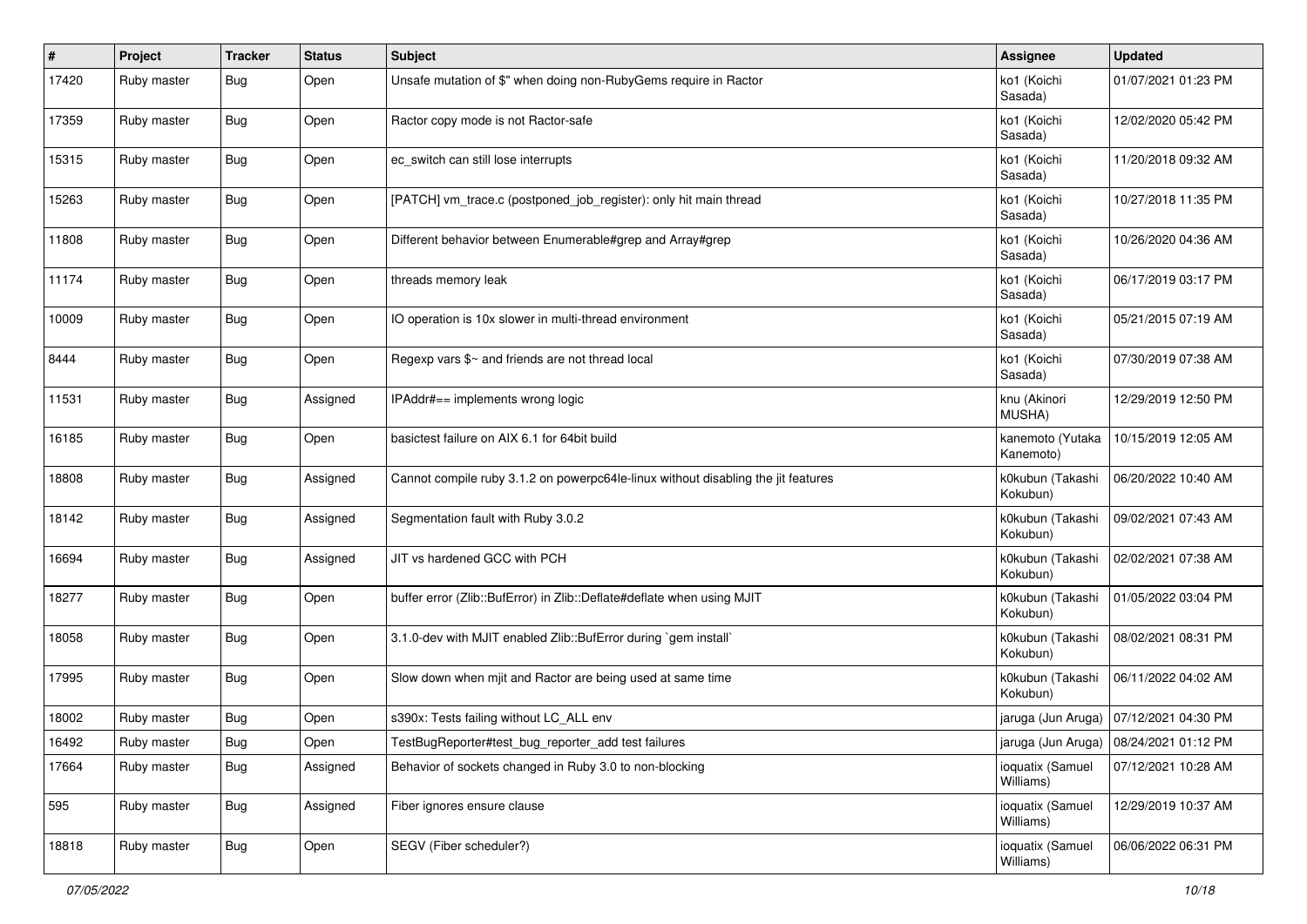| #     | Project     | <b>Tracker</b> | <b>Status</b> | <b>Subject</b>                                                                                                                                                      | <b>Assignee</b>               | <b>Updated</b>      |
|-------|-------------|----------------|---------------|---------------------------------------------------------------------------------------------------------------------------------------------------------------------|-------------------------------|---------------------|
| 18810 | Ruby master | Bug            | Open          | Make `Kernel#p` interruptable.                                                                                                                                      | ioquatix (Samuel<br>Williams) | 05/30/2022 12:44 AM |
| 18036 | Ruby master | <b>Bug</b>     | Open          | Pthread fibers become invalid on fork - different from normal fibers.                                                                                               | ioquatix (Samuel<br>Williams) | 08/19/2021 07:05 AM |
| 18790 | Ruby master | <b>Bug</b>     | Assigned      | cannot load such file -- digest (LoadError)                                                                                                                         | hsbt (Hiroshi<br>SHIBATA)     | 06/06/2022 12:41 AM |
| 18381 | Ruby master | <b>Bug</b>     | Assigned      | Default vs Bundled gems                                                                                                                                             | hsbt (Hiroshi<br>SHIBATA)     | 12/15/2021 11:09 AM |
| 18355 | Ruby master | <b>Bug</b>     | Assigned      | require("pathname") within rack application chnages behaviors of Pathname methods, such as absolute?(),<br>when there are two versions of 'pathname' gem installed. | hsbt (Hiroshi<br>SHIBATA)     | 11/30/2021 08:01 AM |
| 18169 | Ruby master | <b>Bug</b>     | Assigned      | Local copies of gemified libraries are being released out of sync with their gems                                                                                   | hsbt (Hiroshi<br>SHIBATA)     | 02/25/2022 05:40 PM |
| 16951 | Ruby master | <b>Bug</b>     | Assigned      | Consistently referer dependencies                                                                                                                                   | hsbt (Hiroshi<br>SHIBATA)     | 06/17/2021 06:15 AM |
| 15550 | Ruby master | Bug            | Assigned      | Windows - gem bin files - can't run from bash shell                                                                                                                 | hsbt (Hiroshi<br>SHIBATA)     | 03/20/2019 01:05 AM |
| 14679 | Ruby master | <b>Bug</b>     | Assigned      | StdLib gems should properly specify their dependencies                                                                                                              | hsbt (Hiroshi<br>SHIBATA)     | 04/11/2018 01:14 PM |
| 10919 | Ruby master | Bug            | Assigned      | [gem install] installs multipe platforms                                                                                                                            | hsbt (Hiroshi<br>SHIBATA)     | 07/30/2019 07:44 AM |
| 9366  | Ruby master | Bug            | Assigned      | 'make-j32 check TESTS=-j32" occasionally fails on rubygems/specification                                                                                            | hsbt (Hiroshi<br>SHIBATA)     | 07/26/2018 02:13 AM |
| 18666 | Ruby master | Bug            | Open          | No rule to make target 'yaml/yaml.h', needed by 'api.o'                                                                                                             | hsbt (Hiroshi<br>SHIBATA)     | 03/29/2022 11:17 AM |
| 18614 | Ruby master | <b>Bug</b>     | Open          | Error (busy loop) in<br>TestGemCommandsSetupCommand#test_destdir_flag_does_not_try_to_write_to_the_default_gem_home                                                 | hsbt (Hiroshi<br>SHIBATA)     | 03/17/2022 01:03 AM |
| 18567 | Ruby master | Bug            | Open          | Depending on default gems in stdlib gems when not needed considered harmful                                                                                         | hsbt (Hiroshi<br>SHIBATA)     | 04/21/2022 04:45 PM |
| 18337 | Ruby master | Bug            | Assigned      | Ruby allows zero-width characters in identifiers                                                                                                                    | duerst (Martin<br>Dürst)      | 11/24/2021 09:13 AM |
| 16842 | Ruby master | Bug            | Assigned      | inspect` prints the UTF-8 character U+0085 (NEXT LINE) verbatim even though it is not printable                                                                     | duerst (Martin<br>Dürst)      | 02/26/2021 05:43 AM |
| 13671 | Ruby master | <b>Bug</b>     | Assigned      | Regexp with lookbehind and case-insensitivity raises RegexpError only on strings with certain characters                                                            | duerst (Martin<br>Dürst)      | 11/30/2021 04:42 AM |
| 6351  | Ruby master | <b>Bug</b>     | Assigned      | transcode table generator does not support multi characters of Unicode                                                                                              | duerst (Martin<br>Dürst)      | 12/25/2017 06:15 PM |
| 18601 | Ruby master | <b>Bug</b>     | Open          | Invalid byte sequences in Big5 encodings                                                                                                                            | duerst (Martin<br>Dürst)      | 02/23/2022 07:59 AM |
| 17400 | Ruby master | <b>Bug</b>     | Open          | Incorrect character downcase for Greek Sigma                                                                                                                        | duerst (Martin<br>Dürst)      | 12/17/2020 06:56 AM |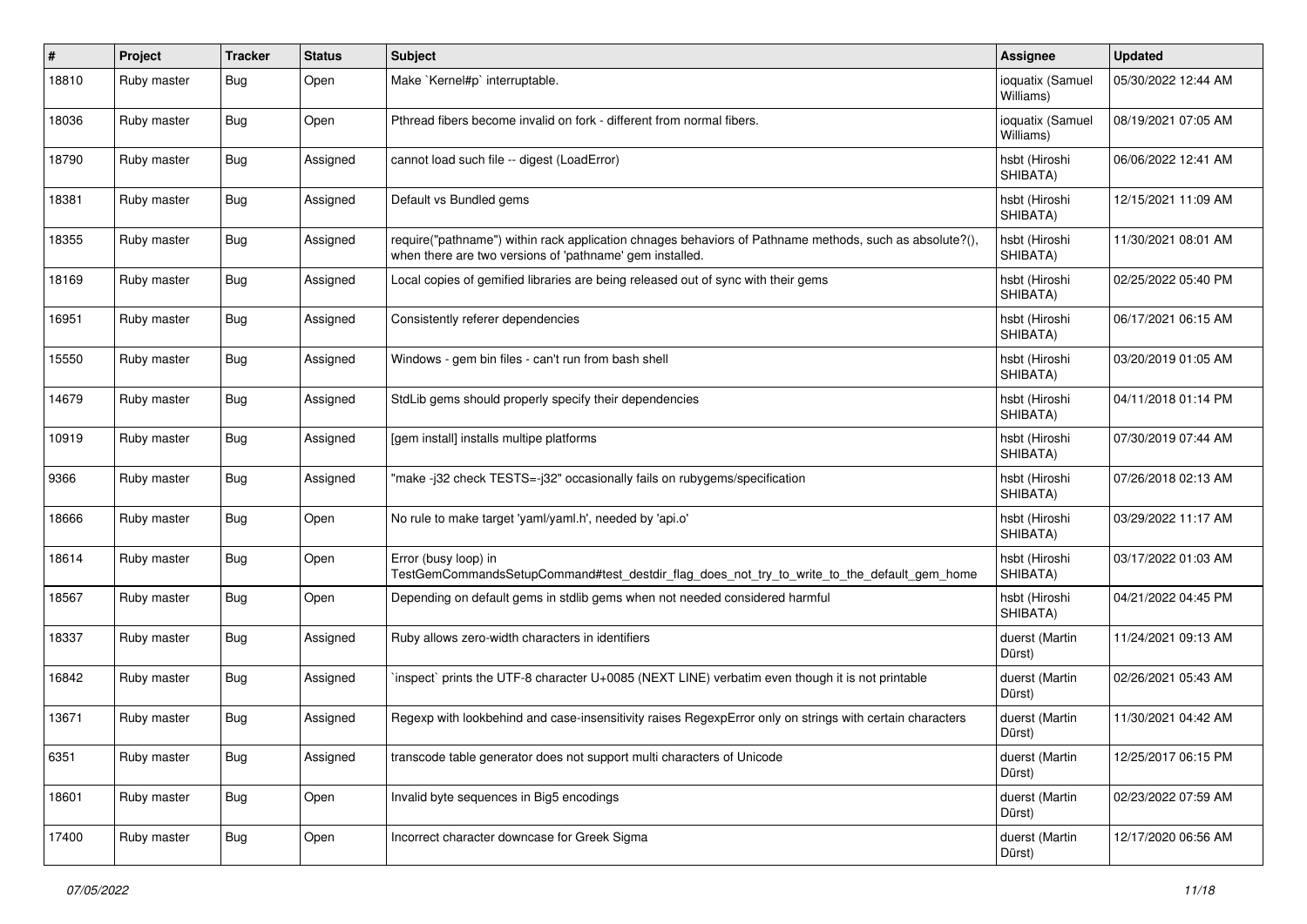| $\pmb{\#}$ | Project     | <b>Tracker</b> | <b>Status</b> | Subject                                                                                               | Assignee                               | <b>Updated</b>      |
|------------|-------------|----------------|---------------|-------------------------------------------------------------------------------------------------------|----------------------------------------|---------------------|
| 7742       | Ruby master | Bug            | Open          | System encoding (Windows-1258) is not recognized by Ruby to convert back to UTF-8                     | duerst (Martin<br>Dürst)               | 12/25/2017 06:15 PM |
| 9507       | Ruby master | Bug            | Open          | Ruby 2.1.0 is broken on ARMv5: tried to create Proc object without a block                            | charliesome<br>(Charlie<br>Somerville) | 01/05/2018 09:00 PM |
| 13513      | Ruby master | Bug            | Assigned      | Resolv::DNS::Message.decode hangs after detecting truncation in UDP messages                          | akr (Akira Tanaka)                     | 03/08/2021 11:35 PM |
| 8445       | Ruby master | <b>Bug</b>     | Assigned      | IO.open and IO#set_enconding does not support :fallback option                                        | akr (Akira Tanaka)                     | 06/14/2022 06:02 AM |
| 18651      | Ruby master | <b>Bug</b>     | Open          | oob access in CP51932 -> CP50220 transcoder                                                           | akr (Akira Tanaka)                     | 03/23/2022 01:17 PM |
| 10580      | Ruby master | <b>Bug</b>     | Open          | TestProcess#test_deadlock_by_signal_at_forking fails on ARM                                           | akr (Akira Tanaka)                     | 12/30/2019 03:00 AM |
| 12852      | Ruby master | Bug            | Open          | URI.parse can't handle non-ascii URIs                                                                 | akira (akira<br>yamada)                | 12/12/2016 06:39 PM |
| 17882      | Ruby master | <b>Bug</b>     | Assigned      | bootstraptest/test_ractor.rb:224 segfaults on Cygwin                                                  | cruby-cygwin                           | 05/19/2022 08:20 AM |
| 13999      | Ruby master | Bug            | Assigned      | Cygwin DDD ripper_state_lex.rb DDDDDDDD                                                               | cruby-cygwin                           | 05/19/2022 08:20 AM |
| 12506      | Ruby master | Bug            | Assigned      | On cygwin, Feature #5994 does not work                                                                | cruby-cygwin                           | 05/19/2022 08:20 AM |
| 12445      | Ruby master | <b>Bug</b>     | Assigned      | Testing TestIO#test_open_fifo_does_not_block_other_threads results in deadlock on cygwin              | cruby-cygwin                           | 05/19/2022 08:20 AM |
| 12444      | Ruby master | <b>Bug</b>     | Assigned      | Segmentation fault when running TestException#test_machine_stackoverflow on cygwin                    | cruby-cygwin                           | 05/19/2022 08:20 AM |
| 12442      | Ruby master | <b>Bug</b>     | Assigned      | TestArgf#test_textmode fails on cygwin                                                                | cruby-cygwin                           | 05/19/2022 08:20 AM |
| 17996      | Ruby master | Bug            | Open          | Cygwin: thread + pipe behavior since Ruby 2.6                                                         | cruby-cygwin                           | 05/19/2022 08:20 AM |
| 15334      | Ruby master | <b>Bug</b>     | Open          | child_info_fork::abort: address space needed by 'emoji_iso2022_kddi.so' on cygwin                     | cruby-cygwin                           | 05/19/2022 08:20 AM |
| 15097      | Ruby master | Bug            | Open          | Gem install fails on Ruby 2.5.1 with Cygwin (get_dns_server_list undefined)                           | cruby-cygwin                           | 05/19/2022 08:20 AM |
| 11840      | Ruby master | Bug            | Open          | Error with "make check" on Cygwin                                                                     | cruby-cygwin                           | 05/19/2022 08:20 AM |
| 9409       | Ruby master | <b>Bug</b>     | Open          |                                                                                                       | cruby-cygwin                           | 05/19/2022 08:20 AM |
| 12040      | Ruby master | Bug            | Assigned      | [Win32] File.stat fails on a mounted volume                                                           | cruby-windows                          | 02/01/2016 08:13 AM |
| 9944       | Ruby master | <b>Bug</b>     | Assigned      | in ruby for windows in "system" a redirection to append a file works incorrectly                      | cruby-windows                          | 01/05/2018 09:00 PM |
| 7968       | Ruby master | <b>Bug</b>     | Assigned      | Poor UDPSocket#send performance in ruby 2.0.0 on windows                                              | cruby-windows                          | 10/23/2017 12:23 AM |
| 14640      | Ruby master | Bug            | Open          | [win32] File.realpath treats a relative path with a drive letter as an absolute path.                 | cruby-windows                          | 12/10/2018 07:09 AM |
| 11438      | Ruby master | <b>Bug</b>     | Open          | native_thread_init_stack() get machine.stack_start unequal to thread's stack start address, x86 win32 | cruby-windows                          | 08/13/2015 07:31 AM |
| 10128      | Ruby master | <b>Bug</b>     | Open          | Quoting problem for arguments of Kernel.system, Kernel.exec on Windows                                | cruby-windows                          | 12/30/2019 03:00 AM |
| 15047      | Ruby master | Feature        | Assigned      | Documentation and more functions for Hash functions in C API                                          |                                        | 03/20/2019 01:24 AM |
| 13847      | Ruby master | Feature        | Assigned      | Gem activated problem for default gems                                                                |                                        | 12/10/2020 08:53 AM |
| 12848      | Ruby master | Feature        | Assigned      | Crazy idea: Allow regex definition for methods (Do not take it seriously please)                      |                                        | 10/18/2016 12:17 AM |
| 11625      | Ruby master | Feature        | Assigned      | Unlock GVL for SHA1 calculations                                                                      |                                        | 09/25/2018 11:26 AM |
| 9830       | Ruby master | Feature        | Assigned      | Support for GOST private/public keys                                                                  |                                        | 09/13/2015 03:10 AM |
| 6133       | Ruby master | Feature        | Assigned      | SSLSocket <sup>[</sup> shutdown <sup>[101]</sup>                                                      |                                        | 09/13/2015 03:22 AM |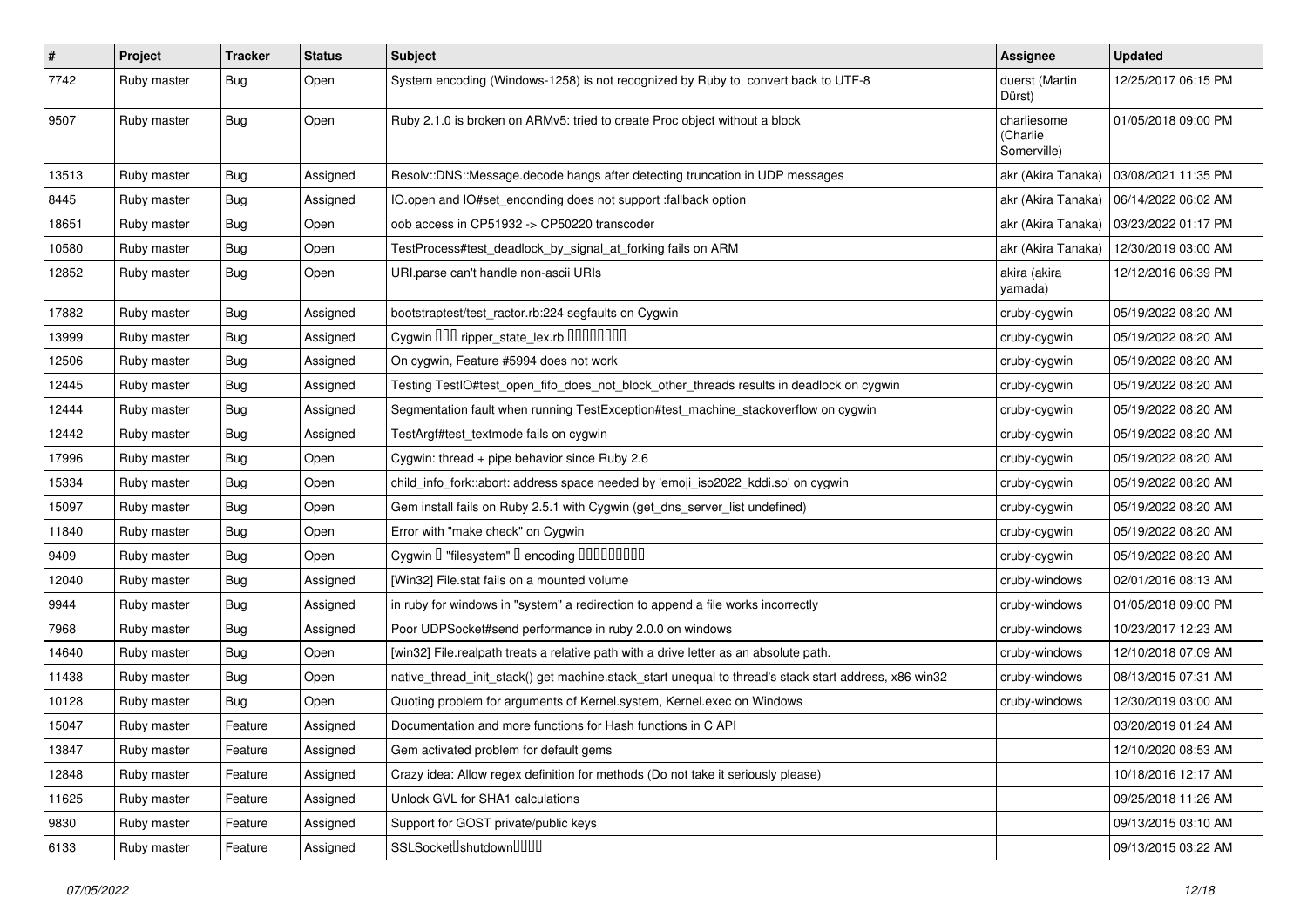| $\vert$ # | Project     | <b>Tracker</b> | <b>Status</b> | Subject                                                                                   | <b>Assignee</b> | <b>Updated</b>      |
|-----------|-------------|----------------|---------------|-------------------------------------------------------------------------------------------|-----------------|---------------------|
| 6047      | Ruby master | Feature        | Assigned      | read_all: Grow buffer exponentially in generic case                                       |                 | 09/13/2015 03:19 AM |
| 18894     | Ruby master | Feature        | Open          | Object#make_shareable                                                                     |                 | 07/02/2022 11:42 PM |
| 18885     | Ruby master | Feature        | Open          | Long lived fork advisory API (potential Copy on Write optimizations)                      |                 | 06/30/2022 09:27 AM |
| 18841     | Ruby master | Feature        | Open          | Proposal: autoload_relative                                                               |                 | 06/19/2022 11:22 PM |
| 18835     | Ruby master | Feature        | Open          | Add InstructionSequence#type method                                                       |                 | 06/16/2022 10:30 PM |
| 18832     | Ruby master | Feature        | Open          | Do not have class/module keywords consider ancestors of Object                            |                 | 06/21/2022 05:50 AM |
| 18831     | Ruby master | Feature        | Open          | Block argument to 'yield'                                                                 |                 | 06/18/2022 03:12 AM |
| 18825     | Ruby master | Feature        | Open          | Specialized instruction for "array literal + `.hash`"                                     |                 | 06/14/2022 05:24 PM |
| 18822     | Ruby master | Feature        | Open          | Ruby lack a proper method to percent-encode strings for URIs (RFC 3986)                   |                 | 06/09/2022 02:42 PM |
| 18821     | Ruby master | Feature        | Open          | Expose Pattern Matching interfaces in core classes                                        |                 | 06/09/2022 07:24 AM |
| 18815     | Ruby master | Feature        | Open          | instance_{eval,exec} vs Proc#>>                                                           |                 | 06/02/2022 05:17 PM |
| 18814     | Ruby master | Feature        | Open          | Ractor: add method to query incoming message queue size                                   |                 | 06/30/2022 10:58 AM |
| 18812     | Ruby master | Feature        | Open          | Add ability to trace exit locations for YJIT                                              |                 | 06/01/2022 02:42 PM |
| 18809     | Ruby master | Feature        | Open          | Add Numeric#ceildiv                                                                       |                 | 06/21/2022 06:21 PM |
| 18798     | Ruby master | Feature        | Open          | 'UnboundMethod#==' with inherited classes                                                 |                 | 05/25/2022 12:32 AM |
| 18776     | Ruby master | Feature        | Open          | <b>Object Shapes</b>                                                                      |                 | 05/13/2022 01:11 AM |
| 18774     | Ruby master | Feature        | Open          | Add Queue#pop(timeout:)                                                                   |                 | 05/20/2022 12:27 AM |
| 18762     | Ruby master | Feature        | Open          | Add an Array#undigits that compliments Integer#digits                                     |                 | 05/03/2022 08:08 PM |
| 18757     | Ruby master | Feature        | Open          | Introduce %R percent literal for anchored regular expression patterns                     |                 | 04/27/2022 05:30 PM |
| 18736     | Ruby master | Feature        | Open          | self-p for method chain                                                                   |                 | 04/15/2022 11:09 AM |
| 18690     | Ruby master | Feature        | Open          | Allow `Kernel#then` to take arguments                                                     |                 | 05/10/2022 06:16 PM |
| 18685     | Ruby master | Feature        | Open          | Enumerator.product: Cartesian product of enumerables                                      |                 | 04/26/2022 07:02 AM |
| 18683     | Ruby master | Feature        | Open          | Allow to create hashes with a specific capacity.                                          |                 | 04/22/2022 02:34 PM |
| 18675     | Ruby master | Feature        | Open          | Add new exception class for resolv timeouts                                               |                 | 04/01/2022 11:22 PM |
| 18668     | Ruby master | Feature        | Open          | Merge `io-nonblock` gems into core                                                        |                 | 04/21/2022 10:02 AM |
| 18659     | Ruby master | Feature        | Open          | Create a Binding at the time of an exception and make it available to Rescue              |                 | 03/25/2022 10:55 AM |
| 18647     | Ruby master | Feature        | Open          | Non-recursive option for iseq-targeted Tracepoints in ruby 2.6+                           |                 | 03/18/2022 09:41 AM |
| 18644     | Ruby master | Feature        | Open          | Coerce anything callable to a Proc                                                        |                 | 06/18/2022 05:28 PM |
| 18642     | Ruby master | Feature        | Open          | Named ripper fields                                                                       |                 | 05/12/2022 01:37 PM |
| 18640     | Ruby master | Feature        | Open          | default empty string argument for `String#sub` and `String#sub!`, e.g. `"hello".sub("I")` |                 | 03/19/2022 02:33 AM |
| 18630     | Ruby master | Feature        | Open          | Introduce general `IO#timeout` and `IO#timeout=`for all (non-)blocking operations.        |                 | 04/21/2022 09:36 AM |
| 18617     | Ruby master | Feature        | Open          | Allow multiples keys in Hash#[] acting like Hash#dig                                      |                 | 03/10/2022 01:36 PM |
| 18603     | Ruby master | Feature        | Open          | Allow syntax like obj.method(arg)=value                                                   |                 | 02/27/2022 05:04 PM |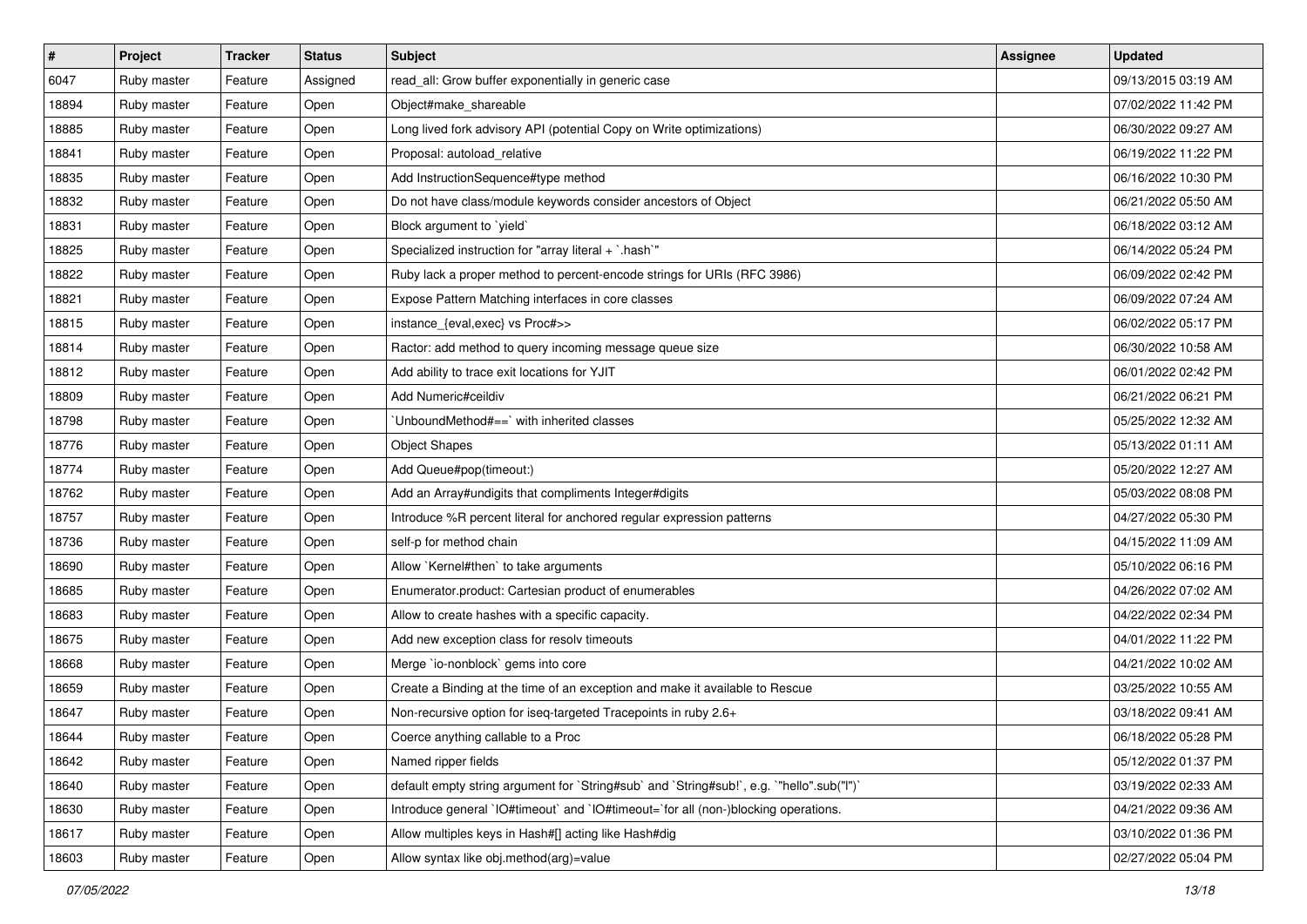| $\vert$ # | Project     | <b>Tracker</b> | <b>Status</b> | Subject                                                                                        | <b>Assignee</b> | <b>Updated</b>      |
|-----------|-------------|----------------|---------------|------------------------------------------------------------------------------------------------|-----------------|---------------------|
| 18597     | Ruby master | Feature        | Open          | Strings need a named method like `dup` that doesn't duplicate if receiver is mutable           |                 | 02/26/2022 11:56 PM |
| 18594     | Ruby master | Feature        | Open          | Add a #to h method on URI:: Generic                                                            |                 | 03/31/2022 01:18 PM |
| 18593     | Ruby master | Feature        | Open          | Add back URI.escape                                                                            |                 | 02/18/2022 07:45 PM |
| 18583     | Ruby master | Feature        | Open          | Pattern-matching: API for custom unpacking strategies?                                         |                 | 03/17/2022 01:10 PM |
| 18576     | Ruby master | Feature        | Open          | Rename `ASCII-8BIT` encoding to `BINARY`                                                       |                 | 03/17/2022 03:06 PM |
| 18573     | Ruby master | Feature        | Open          | Object#pack1                                                                                   |                 | 02/08/2022 08:51 AM |
| 18568     | Ruby master | Feature        | Open          | Explore lazy RubyGems boot to reduce need for --disable-gems                                   |                 | 02/17/2022 07:15 AM |
| 18559     | Ruby master | Feature        | Open          | Allocation tracing: Objects created by the parser are attributed to Kernel.require             |                 | 06/28/2022 12:21 PM |
| 18554     | Ruby master | Feature        | Open          | Move unicode_normalize to a default gem                                                        |                 | 01/31/2022 05:51 PM |
| 18551     | Ruby master | Feature        | Open          | Make Range#reverse_each to raise an exception if endless                                       |                 | 01/28/2022 11:13 PM |
| 18515     | Ruby master | Feature        | Open          | Add Range#reverse_each implementation for performance                                          |                 | 01/31/2022 02:23 AM |
| 18498     | Ruby master | Feature        | Open          | Introduce a public WeakKeysMap that compares by equality                                       |                 | 02/20/2022 04:06 PM |
| 18494     | Ruby master | Feature        | Open          | [RFC] ENV["RUBY_GC_"]= changes GC parameters dynamically                                       |                 | 01/17/2022 11:15 PM |
| 18478     | Ruby master | Feature        | Open          | Module#constant_pairs                                                                          |                 | 01/11/2022 07:55 PM |
| 18477     | Ruby master | Feature        | Open          | Float#sqrt and Integer#sqrt                                                                    |                 | 01/11/2022 07:34 PM |
| 18463     | Ruby master | Feature        | Open          | Random number generation with xoshiro                                                          |                 | 02/13/2022 09:12 AM |
| 18462     | Ruby master | Feature        | Open          | Proposal to merge WASI based WebAssembly support                                               |                 | 03/24/2022 03:05 AM |
| 18440     | Ruby master | Feature        | Open          | YJIT is enabled if any YJIT tuning options are set                                             |                 | 12/30/2021 08:17 PM |
| 18438     | Ruby master | Feature        | Open          | Add `Exception#additional_message` to show additional error information                        |                 | 02/07/2022 02:55 AM |
| 18423     | Ruby master | Feature        | Open          | Installing stable versions like 3.0.3 from source generates fatal error by make                |                 | 12/23/2021 11:44 PM |
| 18418     | Ruby master | Feature        | Open          | Add Net::HTTP#security_level=                                                                  |                 | 12/19/2021 11:58 AM |
| 18411     | Ruby master | Feature        | Open          | Introduce `Fiber.blocking` for disabling scheduler.                                            |                 | 12/23/2021 05:10 PM |
| 18410     | Ruby master | Feature        | Open          | Proposal to make inspect include underscores on numerics                                       |                 | 12/16/2021 09:07 AM |
| 18402     | Ruby master | Feature        | Open          | <b>Argument Labels</b>                                                                         |                 | 01/31/2022 06:14 PM |
| 18401     | Ruby master | Feature        | Open          | Rework `require_relative` to add the "current path" on `\$LOAD_PATH`                           |                 | 12/09/2021 05:41 PM |
| 18395     | Ruby master | Feature        | Open          | Introduce Array#subtract! for performance                                                      |                 | 12/08/2021 04:42 PM |
| 18384     | Ruby master | Feature        | Open          | Pattern Match Object                                                                           |                 | 05/07/2022 06:01 PM |
| 18376     | Ruby master | Feature        | Open          | Version comparison API                                                                         |                 | 12/30/2021 10:33 AM |
| 18369     | Ruby master | Feature        | Open          | users.detect(:name, "Dorian") as shorthand for users.detect { $ user $ user.name == "Dorian" } |                 | 12/03/2021 02:23 PM |
| 18368     | Ruby master | Feature        | Open          | Range#step semantics for non-Numeric ranges                                                    |                 | 02/02/2022 03:42 PM |
| 18360     | Ruby master | Feature        | Open          | PrettyPrint enhancements                                                                       |                 | 11/24/2021 12:15 AM |
| 18357     | Ruby master | Feature        | Open          | Proposal: stop raising when block passed to IO#each_* closes the IO                            |                 | 11/22/2021 09:03 PM |
| 18334     | Ruby master | Feature        | Open          | ENV#to_h returns a new Hash object but Hash#to_h does not, which can cause inconsistencies     |                 | 11/17/2021 05:46 PM |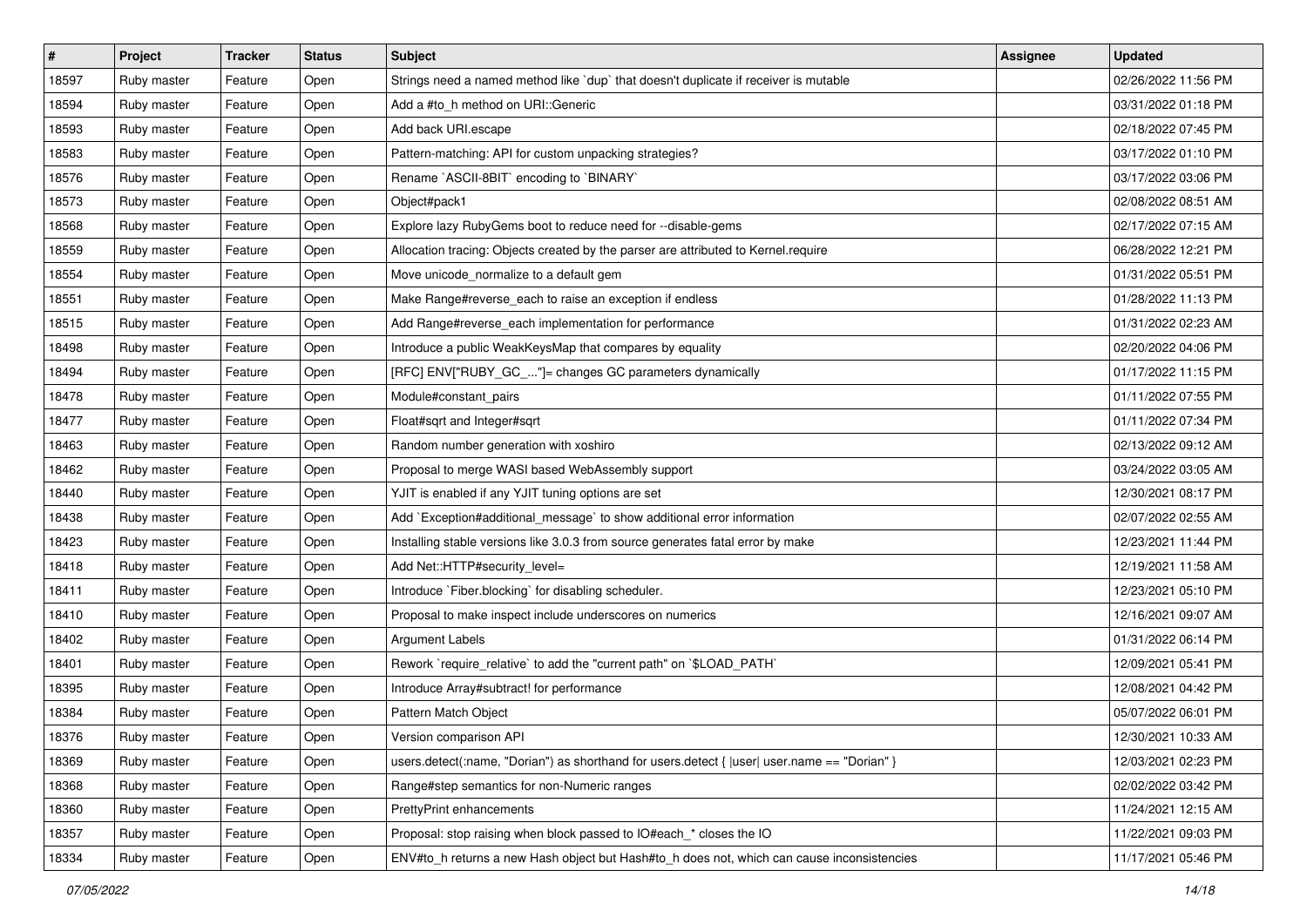| $\vert$ # | Project     | <b>Tracker</b> | <b>Status</b> | <b>Subject</b>                                                                                                                                                        | <b>Assignee</b> | <b>Updated</b>      |
|-----------|-------------|----------------|---------------|-----------------------------------------------------------------------------------------------------------------------------------------------------------------------|-----------------|---------------------|
| 18332     | Ruby master | Feature        | Open          | a ? b                                                                                                                                                                 |                 | 12/29/2021 04:38 AM |
| 18331     | Ruby master | Feature        | Open          | Kernel.#Time                                                                                                                                                          |                 | 11/13/2021 12:41 PM |
| 18296     | Ruby master | Feature        | Open          | Custom exception formatting should override `Exception#full_message`.                                                                                                 |                 | 12/15/2021 08:49 PM |
| 18291     | Ruby master | Feature        | Open          | When use $=\sim$ with named group, if regex is on the right side, variable not defined.                                                                               |                 | 11/06/2021 12:36 PM |
| 18285     | Ruby master | Feature        | Open          | NoMethodError#message uses a lot of CPU/is really expensive to call                                                                                                   |                 | 01/30/2022 12:45 PM |
| 18265     | Ruby master | Feature        | Open          | Self-contained one-binary feature which discuss on ruby kaigi 2021 day 2, $\Box$ Ruby Committers vs the World /<br>CRuby Committers <sup>[]</sup>                     |                 | 10/24/2021 04:11 PM |
| 18262     | Ruby master | Feature        | Open          | Enumerator::Lazy#partition                                                                                                                                            |                 | 11/20/2021 10:17 AM |
| 18259     | Ruby master | Feature        | Open          | Support quarter spec %q in Time#strftime                                                                                                                              |                 | 10/21/2021 12:15 PM |
| 18256     | Ruby master | Feature        | Open          | Change the canonical name of Thread::Mutex, Thread::Queue, Thread::SizedQueue and<br>Thread::ConditionVariable to just Mutex, Queue, SizedQueue and ConditionVariable |                 | 10/20/2021 10:59 PM |
| 18242     | Ruby master | Feature        | Open          | Parser makes multiple assignment sad in confusing way                                                                                                                 |                 | 10/09/2021 07:58 AM |
| 18228     | Ruby master | Feature        | Open          | Add a 'timeout' option to 'IO.copy_stream'                                                                                                                            |                 | 10/01/2021 05:10 AM |
| 18181     | Ruby master | Feature        | Open          | Introduce Enumerable#min_with_value, max_with_value, and minmax_with_value                                                                                            |                 | 01/25/2022 07:33 AM |
| 18179     | Ruby master | Feature        | Open          | Add Math methods to Numeric                                                                                                                                           |                 | 03/24/2022 02:54 PM |
| 18168     | Ruby master | Feature        | Open          | Add ActiveSupport deep_transform_values to Ruby                                                                                                                       |                 | 09/15/2021 05:29 AM |
| 18162     | Ruby master | Feature        | Open          | Shorthand method Proc#isolate to create isolated proc objects                                                                                                         |                 | 09/13/2021 02:33 AM |
| 18151     | Ruby master | Feature        | Open          | Incorrect Resolv result when DNS server is unreachable                                                                                                                |                 | 09/18/2021 12:22 AM |
| 18146     | Ruby master | Feature        | Open          | Add 'delete_prefix' and 'delete_suffix' to 'Pathname'                                                                                                                 |                 | 09/03/2021 04:59 AM |
| 18137     | Ruby master | Feature        | Open          | A new method to check Proc is isolated or not                                                                                                                         |                 | 10/27/2021 07:30 AM |
| 18136     | Ruby master | Feature        | Open          | take_while_after                                                                                                                                                      |                 | 01/28/2022 06:23 AM |
| 18135     | Ruby master | Feature        | Open          | Introduce Enumerable#detect_only                                                                                                                                      |                 | 09/02/2021 05:44 PM |
| 18127     | Ruby master | Feature        | Open          | Ractor-local version of Singleton                                                                                                                                     |                 | 11/09/2021 02:45 PM |
| 18083     | Ruby master | Feature        | Open          | Capture error in ensure block.                                                                                                                                        |                 | 10/21/2021 01:00 PM |
| 18070     | Ruby master | Feature        | Open          | `attr` should be removed                                                                                                                                              |                 | 08/09/2021 05:51 PM |
| 18069     | Ruby master | Feature        | Open          | `instance_exec` is just ignored when the block is originally a method                                                                                                 |                 | 08/10/2021 05:33 AM |
| 18063     | Ruby master | Feature        | Open          | io uring implementation                                                                                                                                               |                 | 08/05/2021 10:02 AM |
| 18057     | Ruby master | Feature        | Open          | Introduce Array#mean                                                                                                                                                  |                 | 08/02/2021 02:16 PM |
| 18055     | Ruby master | Feature        | Open          | Introduce                                                                                                                                                             |                 | 07/30/2021 09:30 AM |
| 18035     | Ruby master | Feature        | Open          | Introduce general model/semantic for immutable by default.                                                                                                            |                 | 11/09/2021 04:47 PM |
| 18033     | Ruby master | Feature        | Open          | Time.new to parse a string                                                                                                                                            |                 | 12/07/2021 02:15 PM |
| 18005     | Ruby master | Feature        | Open          | Enable non-blocking 'binding.irb'.                                                                                                                                    |                 | 06/24/2021 07:20 PM |
| 18004     | Ruby master | Feature        | Open          | Add Async to the stdlib                                                                                                                                               |                 | 11/26/2021 06:01 AM |
| 17994     | Ruby master | Feature        | Open          | Clarify 'IO.read' behavior and add 'File.read' method                                                                                                                 |                 | 07/16/2021 03:04 AM |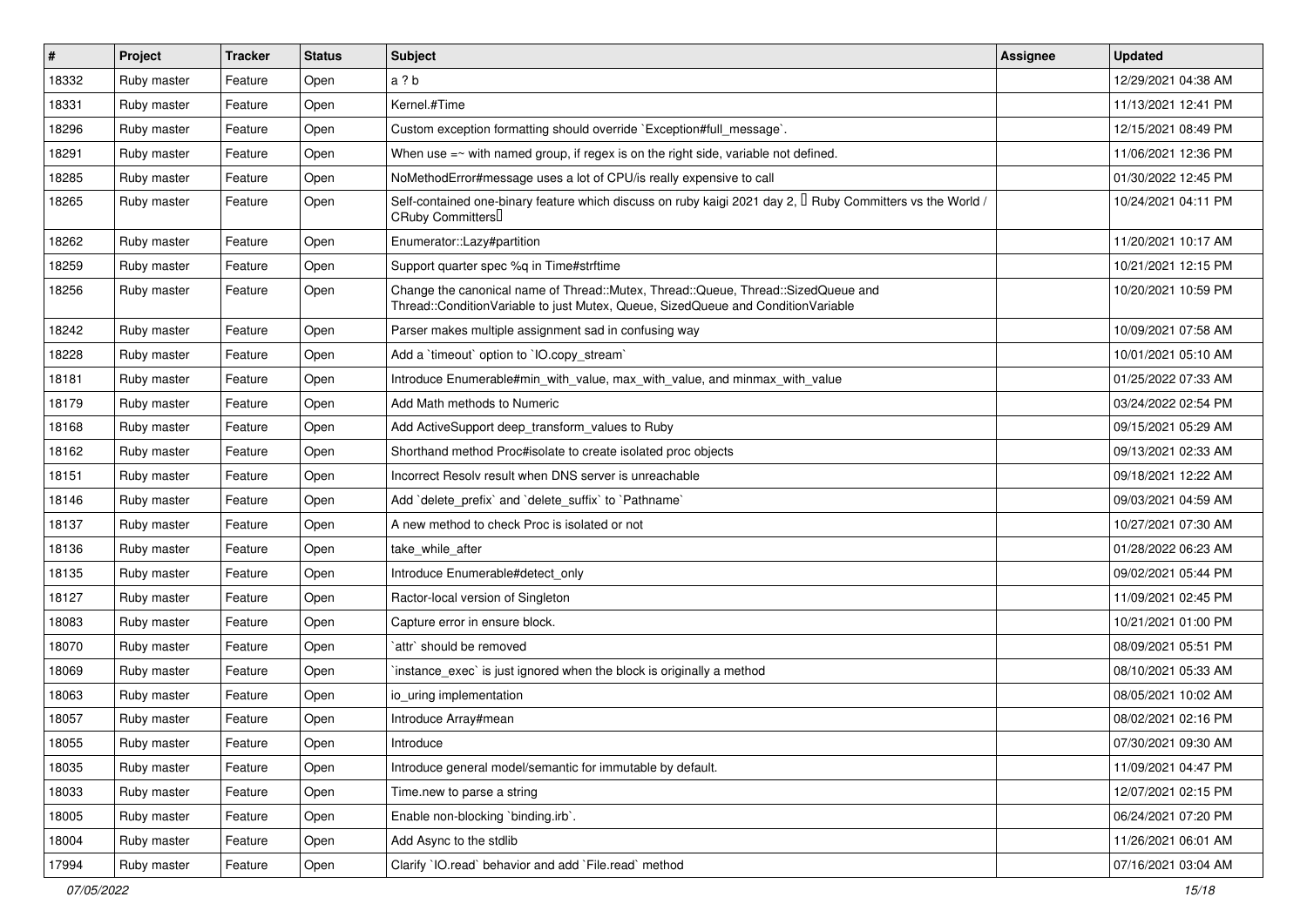| $\sharp$ | Project     | <b>Tracker</b> | <b>Status</b> | Subject                                                                                                                                                    | <b>Assignee</b> | <b>Updated</b>      |
|----------|-------------|----------------|---------------|------------------------------------------------------------------------------------------------------------------------------------------------------------|-----------------|---------------------|
| 17950    | Ruby master | Feature        | Open          | Unable to pattern-match against a String key                                                                                                               |                 | 06/15/2021 11:42 AM |
| 17944    | Ruby master | Feature        | Open          | Remove Socket.gethostbyaddr and Socket.gethostbyname                                                                                                       |                 | 06/10/2021 08:26 AM |
| 17942    | Ruby master | Feature        | Open          | Add a `initialize(public @a, private @b)` shortcut syntax for defining public/private accessors for instance<br>vars as part of constructor                |                 | 12/13/2021 12:43 AM |
| 17938    | Ruby master | Feature        | Open          | Keyword alternative for boolean positional arguments                                                                                                       |                 | 07/15/2021 06:46 AM |
| 17924    | Ruby master | Feature        | Open          | Range#infinite?                                                                                                                                            |                 | 07/08/2021 11:58 PM |
| 17859    | Ruby master | Feature        | Open          | Start IRB when running just `ruby`                                                                                                                         |                 | 05/14/2021 07:54 AM |
| 17856    | Ruby master | Feature        | Open          | ary.member? is slower than ary.include?                                                                                                                    |                 | 05/11/2021 10:12 AM |
| 17851    | Ruby master | Feature        | Open          | ruby extension for memoryview                                                                                                                              |                 | 05/05/2021 03:15 PM |
| 17844    | Ruby master | Feature        | Open          | Support list of methods to test with respond_to?                                                                                                           |                 | 05/06/2021 07:00 PM |
| 17834    | Ruby master | Feature        | Open          | Add a Bytes and BytesArray class that implement memoryview                                                                                                 |                 | 05/06/2021 02:22 PM |
| 17833    | Ruby master | Feature        | Open          | add IO.readinto(b) where b is a bytes like object that is you can get a memoryview from                                                                    |                 | 06/30/2021 02:36 PM |
| 17825    | Ruby master | Feature        | Open          | Uniformize Float::INFINITY and Date::infinity.new                                                                                                          |                 | 05/04/2021 01:43 AM |
| 17808    | Ruby master | Feature        | Open          | Feature Request: JS like splat of Object properties as named method parameters                                                                             |                 | 04/17/2021 11:43 PM |
| 17797    | Ruby master | Feature        | Open          | MIPS support for addr2line.c                                                                                                                               |                 | 04/13/2021 03:49 AM |
| 17790    | Ruby master | Feature        | Open          | Have a way to clear a String without resetting its capacity                                                                                                |                 | 04/21/2021 11:27 PM |
| 17786    | Ruby master | Feature        | Open          | Proposal: new "ends" keyword                                                                                                                               |                 | 04/11/2021 01:40 AM |
| 17773    | Ruby master | Feature        | Open          | Alias `Numeric#zero?` and `Float#zero?` as `Numeric#empty?` and `Float#empty?`                                                                             |                 | 04/02/2021 03:39 PM |
| 17771    | Ruby master | Feature        | Open          | String#start with? should not construct MatchData or set \$~                                                                                               |                 | 04/02/2021 02:49 PM |
| 17758    | Ruby master | Feature        | Open          | Provide Hash#count for performance improvement                                                                                                             |                 | 03/28/2021 06:39 PM |
| 17753    | Ruby master | Feature        | Open          | Add Module#namespace                                                                                                                                       |                 | 07/04/2022 01:42 AM |
| 17749    | Ruby master | Feature        | Open          | Const source location without name                                                                                                                         |                 | 04/17/2021 07:38 AM |
| 17743    | Ruby master | Feature        | Open          | Show argument types in backtrace                                                                                                                           |                 | 03/25/2021 06:39 PM |
| 17741    | Ruby master | Feature        | Open          | Ruby links to `objc` for convenience - this should be moved into a native ext                                                                              |                 | 03/23/2021 01:24 AM |
| 17718    | Ruby master | Feature        | Open          | a method paramaters object that can be pattern matched against                                                                                             |                 | 03/24/2021 01:29 PM |
| 17682    | Ruby master | Feature        | Open          | String#casecmp performance improvement                                                                                                                     |                 | 03/24/2021 02:29 PM |
| 17663    | Ruby master | Feature        | Open          | Enumerator#with, an alternative to Enumerator#with_object                                                                                                  |                 | 03/02/2021 05:48 PM |
| 17660    | Ruby master | Feature        | Open          | Expose information about which basic methods have been redefined                                                                                           |                 | 03/02/2021 03:31 PM |
| 17647    | Ruby master | Feature        | Open          | Print register `r11` on 32-bit ARM Linux                                                                                                                   |                 | 04/30/2021 11:22 AM |
| 17627    | Ruby master | Feature        | Open          | Suggestion: Implement `freeze_values` instance method on collection-like classes.                                                                          |                 | 02/16/2021 07:58 PM |
| 17616    | Ruby master | Feature        | Open          | Support backtracing on Linux with non-GNU-libc + libunwind                                                                                                 |                 | 02/09/2021 01:12 PM |
| 17611    | Ruby master | Feature        | Open          | Expose `rb execarg` interfaces and `rb grantpt`                                                                                                            |                 | 02/07/2021 01:52 AM |
| 17579    | Ruby master | Feature        | Open          | [Proposal] A suggestion for newline-separated shorthand notation, for the creation of Arrays containing<br>strings that may contain ' ' (space) characters |                 | 01/25/2021 04:33 PM |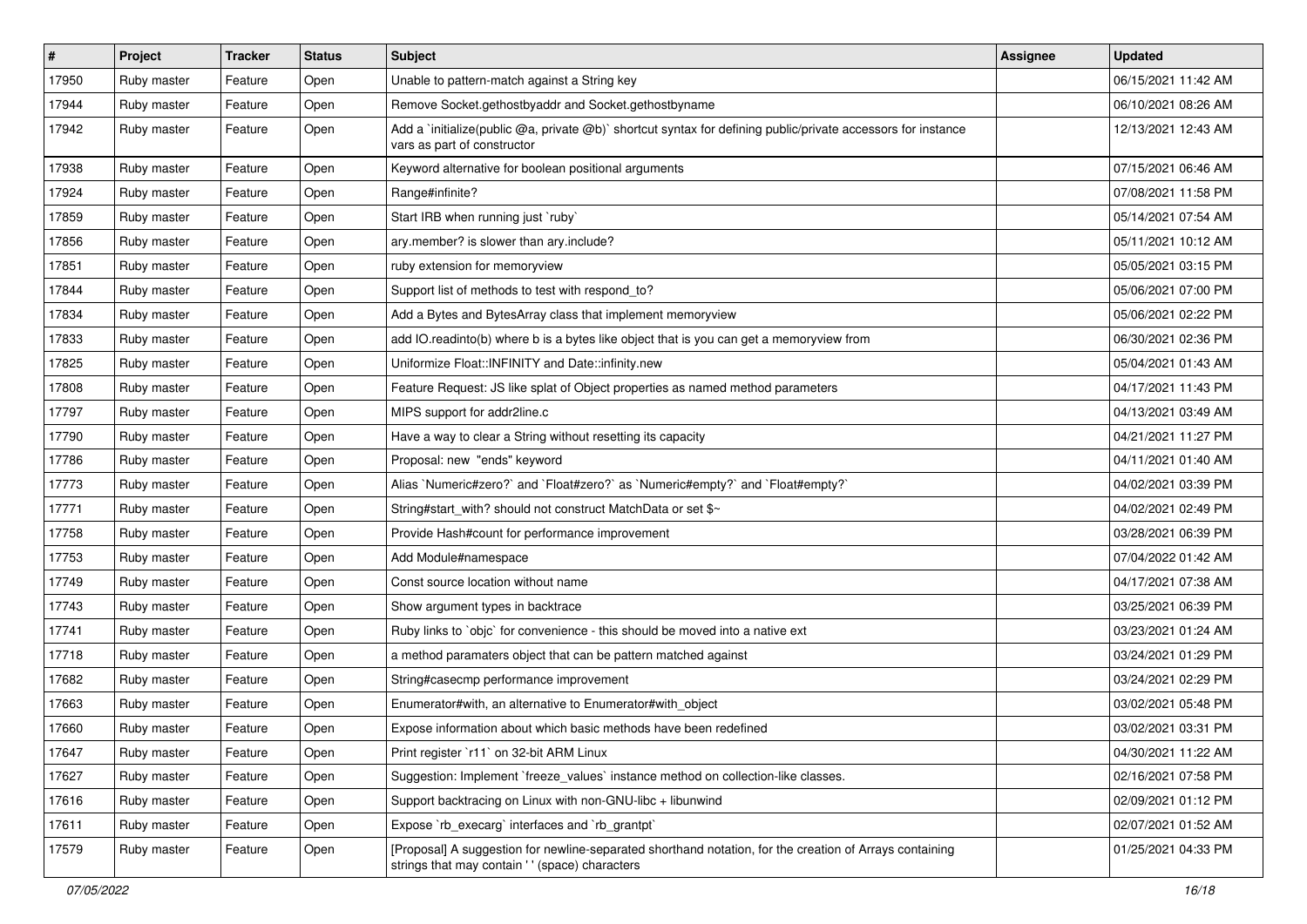| $\vert$ # | Project     | <b>Tracker</b> | <b>Status</b> | Subject                                                                    | <b>Assignee</b> | <b>Updated</b>      |
|-----------|-------------|----------------|---------------|----------------------------------------------------------------------------|-----------------|---------------------|
| 17576     | Ruby master | Feature        | Open          | Partial Functions (procs, lambdas)                                         |                 | 01/24/2021 07:58 PM |
| 17566     | Ruby master | Feature        | Open          | Tune thread QoS / efficiency on macOS                                      |                 | 01/29/2021 09:16 AM |
| 17562     | Ruby master | Feature        | Open          | Update -E option in --help                                                 |                 | 01/19/2021 05:38 PM |
| 17550     | Ruby master | Feature        | Open          | Why no function to get all subdirectories of a directory?                  |                 | 01/18/2021 08:57 AM |
| 17548     | Ruby master | Feature        | Open          | Need simple way to include symlink directories in Dir.glob                 |                 | 03/21/2022 01:35 PM |
| 17528     | Ruby master | Feature        | Open          | Make Addrinfo.getaddrinfo fall back to Timeout.timeout for :resolv_timeout |                 | 01/13/2021 08:50 PM |
| 17496     | Ruby master | Feature        | Open          | Add constant Math::TAU                                                     |                 | 01/13/2021 05:47 AM |
| 17474     | Ruby master | Feature        | Open          | Interpreting constants at compile time                                     |                 | 01/07/2021 04:40 PM |
| 17472     | Ruby master | Feature        | Open          | HashWithIndifferentAccess like Hash extension                              |                 | 06/16/2022 01:08 AM |
| 17471     | Ruby master | Feature        | Open          | send_if method for improved conditional chaining                           |                 | 12/29/2020 03:23 PM |
| 17468     | Ruby master | Feature        | Open          | Deprecate RUBY DEVEL                                                       |                 | 06/16/2022 01:08 AM |
| 17416     | Ruby master | Feature        | Open          | Improve performance Kernel#itself                                          |                 | 12/21/2020 01:14 PM |
| 17406     | Ruby master | Feature        | Open          | Add `NoMatchingPatternError#depth`                                         |                 | 12/19/2020 03:18 PM |
| 17375     | Ruby master | Feature        | Open          | Add scheduler callbacks for transferring fibers                            |                 | 12/07/2020 11:31 PM |
| 17357     | Ruby master | Feature        | Open          | Queue#pop` should have a block form for closed queues                      |                 | 01/12/2021 07:32 AM |
| 17356     | Ruby master | Feature        | Open          | Alignment of memory allocated through Fiddle struct's malloc               |                 | 12/02/2020 11:06 AM |
| 17353     | Ruby master | Feature        | Open          | Functional chaining operator                                               |                 | 11/30/2020 03:29 AM |
| 17333     | Ruby master | Feature        | Open          | Enumerable#many?                                                           |                 | 12/11/2020 03:38 AM |
| 17330     | Ruby master | Feature        | Open          | Object#non                                                                 |                 | 01/25/2021 03:54 PM |
| 17326     | Ruby master | Feature        | Open          | Add Kernel#must! to the standard library                                   |                 | 06/22/2022 04:10 PM |
| 17325     | Ruby master | Feature        | Open          | Adds Fiber#cancel, which forces a Fiber to break/return                    |                 | 11/19/2020 12:34 AM |
| 17316     | Ruby master | Feature        | Open          | On memoization                                                             |                 | 05/13/2022 11:32 AM |
| 17315     | Ruby master | Feature        | Open          | Hash #transform                                                            |                 | 11/13/2020 08:38 PM |
| 17311     | Ruby master | Feature        | Open          | Improve performance Array#deconstruct & Array#to_ary                       |                 | 11/08/2020 07:12 AM |
| 17298     | Ruby master | Feature        | Open          | Ractor's basket communication APIs                                         |                 | 11/13/2020 04:16 PM |
| 17290     | Ruby master | Feature        | Open          | Syntax sugar for boolean keyword argument                                  |                 | 10/29/2020 04:51 AM |
| 17286     | Ruby master | Feature        | Open          | Ractor.new' should accept 'move: true'                                     |                 | 11/08/2020 03:01 AM |
| 17285     | Ruby master | Feature        | Open          | Less strict `Ractor.select`                                                |                 | 10/26/2020 03:15 AM |
| 17258     | Ruby master | Feature        | Open          | Oneshot Branch Coverage                                                    |                 | 10/09/2020 08:26 PM |
| 17208     | Ruby master | Feature        | Open          | Add `Set#compact` and `Set#compact!` methods                               |                 | 11/05/2020 10:44 AM |
| 17206     | Ruby master | Feature        | Open          | Introduce new Regexp option to avoid global MatchData allocations          |                 | 10/28/2020 10:43 PM |
| 17166     | Ruby master | Feature        | Open          | net/http not supporting unix domain sockets                                |                 | 09/12/2020 02:51 PM |
| 17165     | Ruby master | Feature        | Open          | Add `filter` and `flatten` keywords to `Enumerable#map`                    |                 | 09/13/2020 09:41 AM |